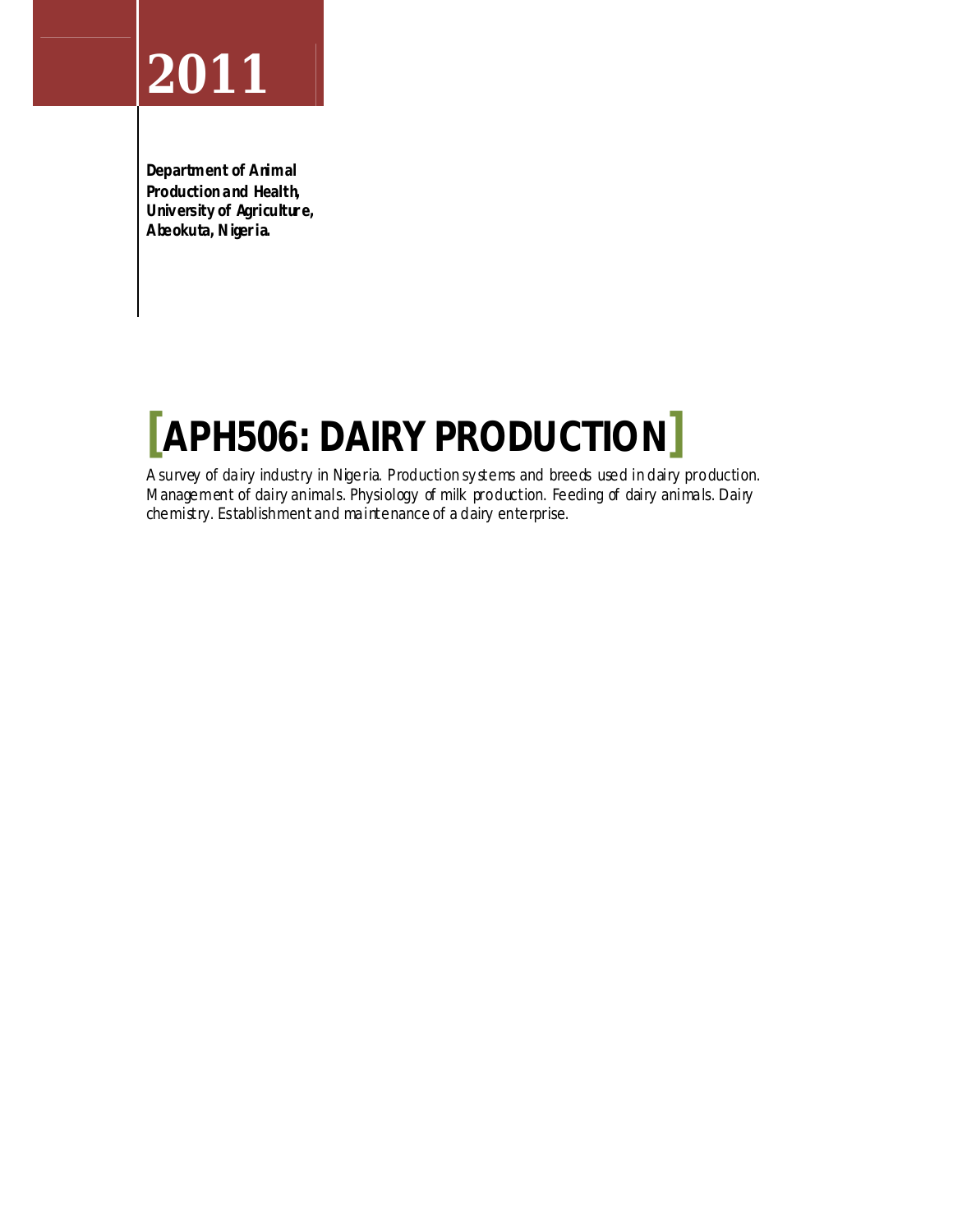#### **INTRODU CTION**

The current status of dairy production in Nigeria shows that there are 16 million heads of cattle of which 85% are managed by 12 million indigenous pastoralists. Over 415 grazing reserves exists all of which are grossly underdeveloped. About N75 billion is spent annually on importation of milk and dairy products. The consumption level of dairy products is low estimated at 2kg per caput annually while cattle production system is largely smallholders' with little or no purchase input. Cattle productivity is low due to high reproductive wastage, low calving rate as well as low milk yield per lactation.

It is also important to note that the main dairy products in the Nigerian market are made from reconstituted milk powder from Europe, United States of America, South Africa, New Zealand, etc, which differ in taste, flavor and nutrient profile compared with fresh mik. Majority of indigenous dairy farmers lack basic education, which predude them from making contribution on policy issues affecting their production. Furthermore, urbanization and expansion in arable farming activities deny them access to grazing lands. Even with grazing reserves being developed by Government, limited infrastructural resources including water, pastures, health facilities and market fadilities diminish accessibility by majority of producers.

#### **A SURVEY OF DAIRY INDUSTRY IN NI GERI A**

Dairy industry implies the production, the processing and the distribution of milk and milk products. By this definition, the industry is yet to be fully dev eloped in this country and in other West African countries. There is a need develop the industry because there is a high demand for milk and dairy products due to increasing population and increasing knowledge on nutrition. Howev er, there must be trained personnel to collect, process and distribute the milk while there must be a continuous supply of milk to sustain the demand of the markets.

#### **Dairy Schemes in Niger ia**

The dairy schemes in Nigeria can be classified into three categories viz: those whose herds are settled, those whose herds are unsettled and those without herds.

#### **a) Dairy schemes whose her ds are settled**:

Settled dairy schemes are those whose establishments are highly organized and permanent on one site. Most settled dairy schemes are government owned Dairy schemes in this category are the urban dairies, dairies on schools of Agriculture, universities and v ocational institutions.

#### **i) Urban Dairies**

Urban dairies are dairies that are established near the city to supply milk and milk products. They consist of the farm and the processing centre. High yielding cows, like the foreign breeds of Holstein, Brown Swiss, Jersey and their crosses (exotic x indigenous crosses) are kept. An urban dairy is usually equipped with pasteurizing, refrigeration and packaging equipment. Milking is usually by machine while in modern farms, equipments are employed for farm operations. Urban dairies in the country Include:

o **Agege Dairy**: The oldest dairy farm in Nigeria, established in 1942. It was formally a beef station to serve the army during the  $2^{nd}$  world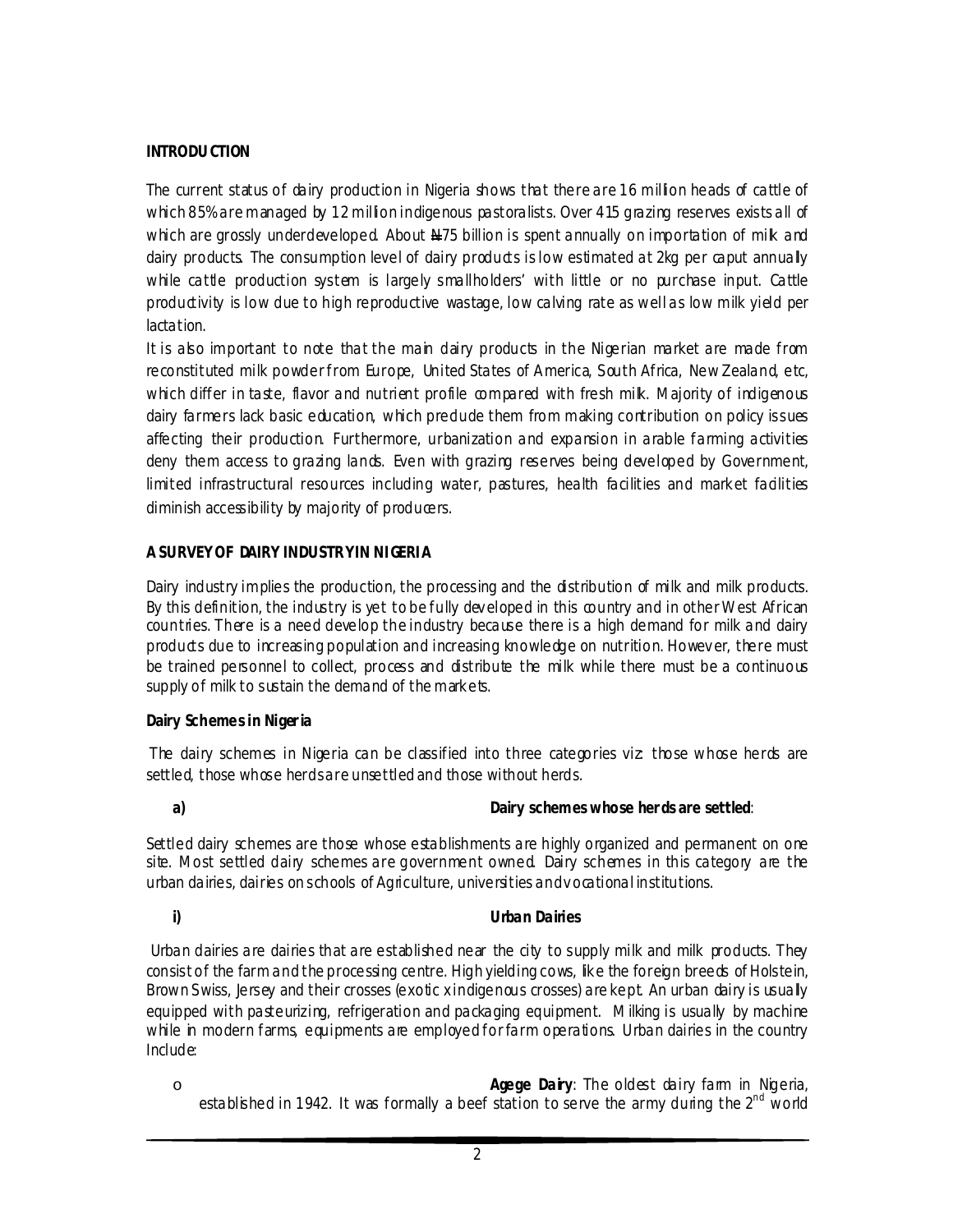war. On this farm began the pioneer work which prov ided information for the policy and execution of most dairy projects in the country.

o **Ikor odu Dairy**: It started in 1965 with the aim of investigating how dairying can be profitably integratded into the general farm programme thereby practicing mixed farming. By 1972, this objective changed because the farm institute in which the dairy was situated became a School of Agriculture.

o **Ikenne Dair y:** This was originally Dairy Herd Multiplication Centre for the purpose of breeding and selecting the breeds of exotic cattle for distribution to gov ernment stations. In 1967, about 100 animals of various exotic breeds (Holstein, Brown Swiss and Jersey) were imported from U.S.A. The project was not well financed and it had to close down.

o Other urban dairies under plan were S ok oto, Benin, Port-Harcourt, Calabar, Shika, Samaru, Nsukka etc. Universities and Schools of Agriculture Dairies were for Teaching and Research e.g. Universities of Ibadan and Ife (now Obafemi Awolowo University).

o Many urban dairies were under construction in almost every state for most part of 1970s. Howev er, a decision could not be arriv ed at as to which particular breed would be best suited to the environmental conditions of this country. Inspite of all the commitments, urban dairies could not make much impact on the milk consuming market in Nigeria because of the following:

| 1. | There has been continuous population increase         |  |  |
|----|-------------------------------------------------------|--|--|
| 2. | The milk supplied from industries<br>was              |  |  |
|    | inadequate                                            |  |  |
| 3. | Inability of the imported cattle to produce mik       |  |  |
|    | due to diseases and environmental problems            |  |  |
| 4. | The indigenous breeds were low producing              |  |  |
| 5. | No organized collection and processing of milk        |  |  |
|    | from indigenous cattle to ensure uniform distribution |  |  |
| 6. | Indiscriminate importation of foreign animal          |  |  |
| 7. | Poor feeding                                          |  |  |
| 8. | Seasonal fluctuations in<br>production<br>and         |  |  |
|    | consumption.                                          |  |  |

#### **b) Dairy schemes whose her ds are unsettled:**

These are schemes which do not maintain a farm for rearing cows. Under these schemes, a dairy is built with milk collection centre in central areas to the kraal. Mik is purchased from the herds men who are predominantly Fulanis and Shuwa Arab tribesmen. The milk is subjected to physical and chemical tests for acceptability. The milk is then transported to the dairy processing centre some kilometers away where it is pasteurised and sold as liquid milk, cheese, butter and yoghurt. Schemes thatfollow this pattern include the **I lorin milk pilot project.** The Dairy is built in Ilorin and the milk is collected from a distance of 10km radius. Ilorin milk pilot project was equipped with modern equipment donated by the UNICEF. Pasteurised milk, butter and y og hurt are made from the milk so purchased. Others are Kaduna Dairy, Kano Dairy, Maiduguri Dairy and Birnin kebbi dairy.

#### **c) Dair ies without her ds:**

This is the scheme without herds called the 'Plants'. These are dairies which depend upon importation for their raw materials. They include: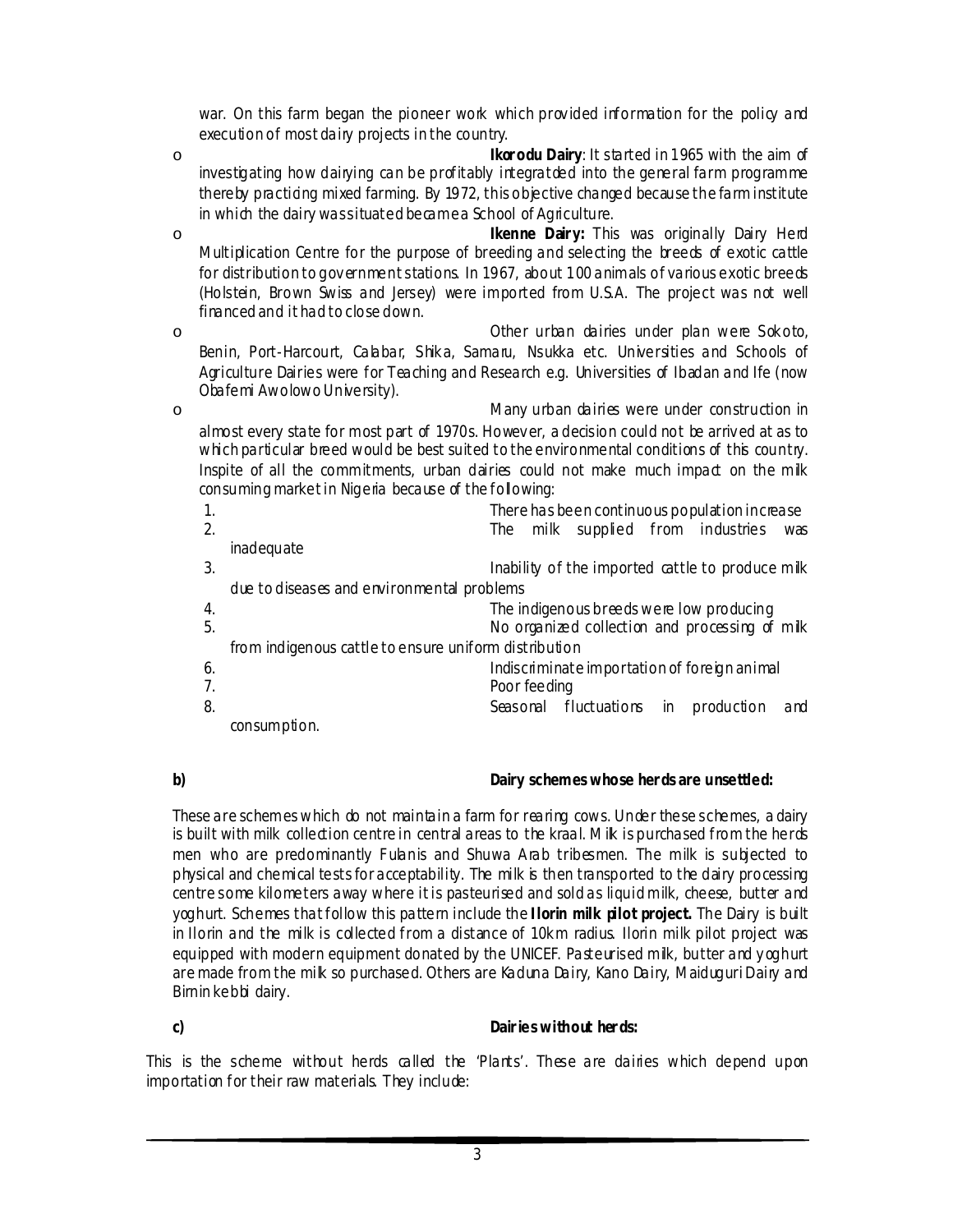o **SAMCO** (Swedish African Milk Company). I t is based in Mushin, Lagos S tate. Founded in 1959. It imports materials like dried whole milk or skim milk powder, butterfat, flav ouring, colouring and sweetening agents for recombined milk and milk products.

o **FAN MILK**at Eleyele, Ibadan, Oy o State founded in 1960. I t was founded by a Danish merchant.

o **WAMCO** (West African Milk Company), founded in 1974. It has a recombining plant. It is different from  $SAMO$  and FAN in that its milk is packed in tins, whereas SAM CO and FAN MILK pack their products in cartoons. Friesland found WAMCO. He combines local production with imports from the Netherlands.

**d) Rural dairy schemes:**

The most important and the least developed is milk production from local semi-nomadic herds scattered throughout the country. The development of local production of milk among these semi-nomadic herdsmen constitutes the rural dairy scheme. A milk production survey revealed that the main breeds used are Ketek u, Bunaji (WF) and Ndama breeds. The F ulanis (the main cattle rearers) who by nature are superstitiuous and secretive would not release accurate figures of the breed as well as accurate milk production figures. Bush grazing rather than established pastures is the rule. Early in the morning, the cows are tethered down to suckle the calv es for a few minutes before the cows are milked. The animals are later driven to graze in the bush. A distance of 8 km daily may be cov ered in search of water and good grass. I n the dry season, the distance may be longer. After gazing, they returned to kraal in the evening where they are tethered down to suckle after which they are hand milked by the housewife. The milk is collected in a calabash and handed ov er to the housewife. Half of the milk is consumed and half is manufactured into local cheese called 'gashi' using bomubomu leaves until 'junket'(curd) is formed. Bomubomu leaves possess a proteolytic enzyme like resin which curdles milk. Junket is added into small basket moulds to drain off. It is then sold to the middlemen. Calf mortality is about 50%. There is no preserved food for the animals in the dry season, However, some browse plants are fed to the animals. These are supplemented with the dry fibrous bush av ailable for the cattle in the dry season. The bark of Agano tree plus common salt is used as a kind of local mineral supplement to improve the health of the animals. Inbreeding is a regular feature among the herd. The generation interval of the cow is 4 years. Conception rate is low and lactation period is 6 months. The cow dries up when she losses her calf usually at 3 months. The Fulani is reluctant to cull sick animals except when he needs money, and then he sells off the sick and the old ones in the herd.

Milk production is higher in the rains than in the dry season. Milking is done twice daily. In the rains, the average yield of a cow per day is 3 star beer bottlefuls 1.5 litres) while in the dry season, half is the yield. Thus, the average yield per cow per day under Fulani management is 1 litre while the same breed can produce 4 litres under improved management.

#### **Advantages of r ural dairy scheme**

#### (1) **Low capital cost**:

The acquisition of land, compensation for acquired land, land clearing and preparation, buildings for stock, fencing, water supply, purchase of expensive farm machines like tractors and implements, purchase of stock and their maintenance etc are dispensed with. Thus, the high cost expended on opening a lives tock station is saved.

**(2) Promotion of dairying to private far mer s:**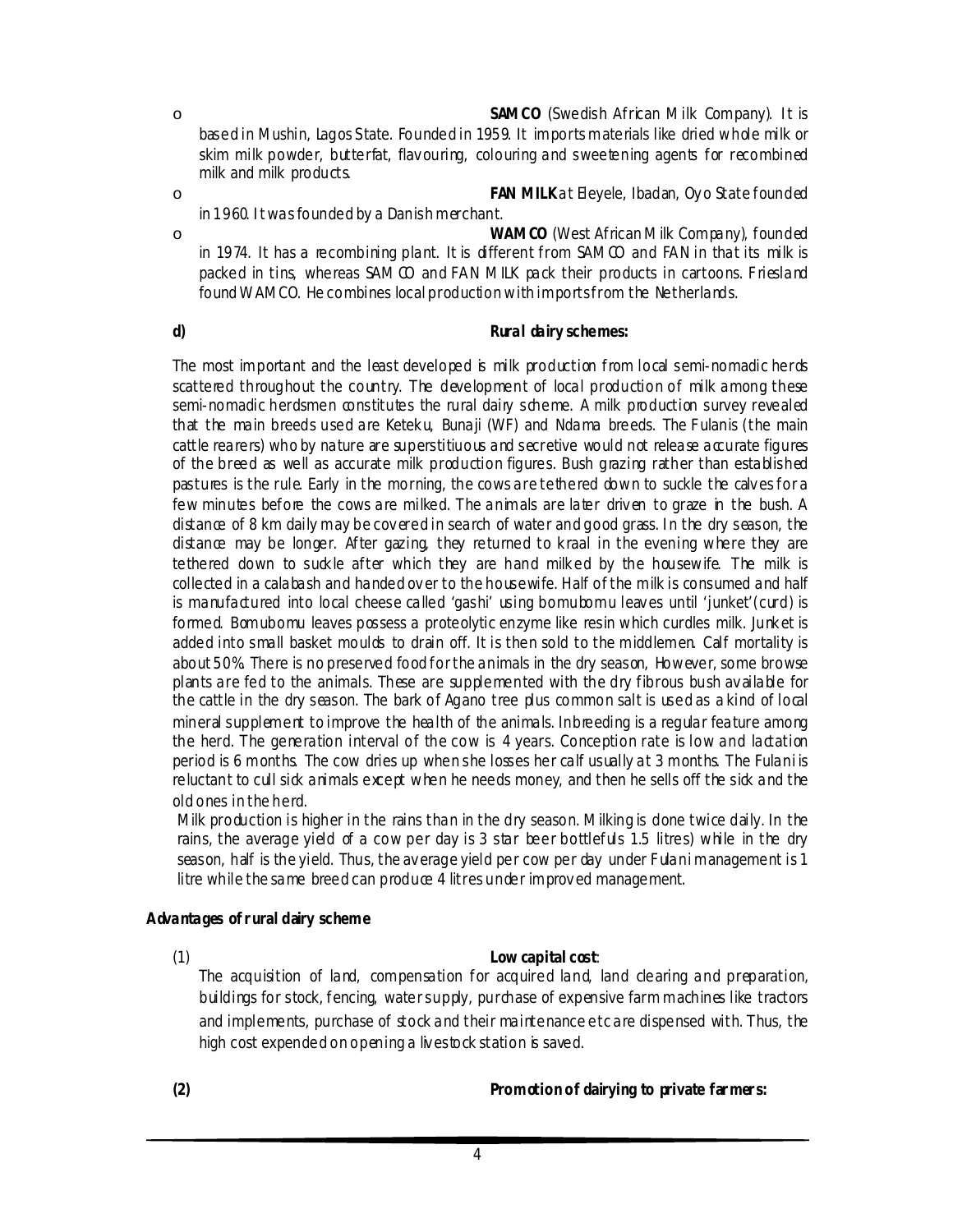The Rural Dairy Scheme is a short course towards passing milk production enterprise to the private sector. The government livestock stations have been doing the job for decades yet very few farmers are in the livestock business. With the Rural Dairy Scheme, the dairy farmers that are already in the business only needed to be educated, advised and given the right incentives.

### **(3) A change system to nomadic Fulanis:**

The nomadic nature of the herdsmen will change as the regular purchase will mak e them settle as farmers. This type of settlement has tremendous advantage. Each animal can be located. Statistics for planning for development will be easily available if the farmers are settled. Tax for the country' s dev elopment will be easily collected.

# **(4) Easy market for milk and its products**

The economic status of the milk farmers will be raised because he can enjoy the benefit of a steady market and standard price for his milk and milk products.

#### **(5) Higher productivity by the milk farmers:**

In order to make the herdsmen more productive and become settled farmers, apart from the regular buying of their milk, water dams will be constructed at strategic places, to offset the long trek in search of drinking water. Spraying of their animals to check endo-parasites will be carried out. Free veterinary services will be rendered. Artificial insemination will be carried out on their cows using the semen from proven bulls.

#### **DAIRY PRODUCTION SYSTEMS**

# **(1) Extensive or Traditional system**

Under the extensive system, the producers are generally scattered among rural communities at some considerable distance from the urban centres. The stock used consists of a collection of cows sometimes goats and sheep. The cows are not selected for high milk production or any of the other characters derivable in a good dairy animal. Milking is not carried out at regular interv als and very often there is no record for milk produced by each cow. There are no cultivated pastures on which to feed the animals. The animals rely on grazing on the open range grounds with the change of seasons. In most cases, this development results in a very low level of production. The milk produced is not usually processed and the system requires thousands of milking cows to satisfy the requirement of the market.

# **(2) Intensive (moder n) system**

This system involves the use of dairy animals specialized for milk production. This involves the investment of considerable capital. The size of the dairy herd could vary from 50-100 cows for small scale operations and up to 500-1000 cows for medium size operator. The large scale operation has more than 1000 cows. The animal used for this operation are high yielding European type of breeds e.g. Friesian. In some of urban dairies in Nigeria, crosses of European breeds with indigenous cattle, selected indigenous cow are used in urban dairies in Nigeria. Breeding records are kept and selection for high milk yield is intensiv ely carried out. The milk is regularly tested for quality and AI is used to improve the milk producing ability of the animal. The animals are fed regularly on cultivated pastures usually green soiled or zero-grazed. They are also supplemented with concentrates usually rationed according to production. The animals are housed and milking is usually done in a dairy parlour under hygienic conditions. There is a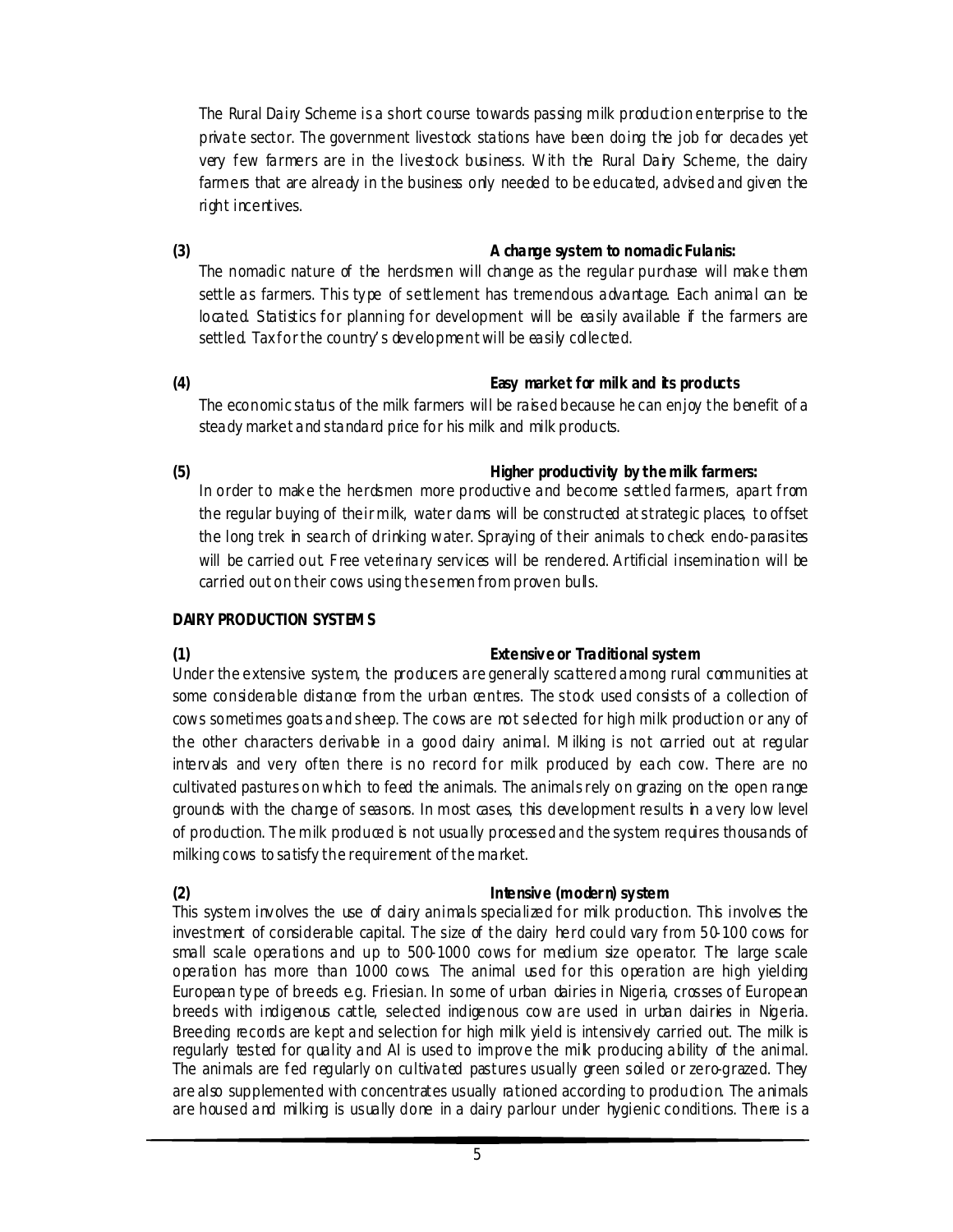considerable degree of mechanization in most of the operations. The animals are subjected to r regular veterinary inspection to prevent and cure diseases. Under this system of production, the farmer is concerned with making as much profit as possible. The example of intensive system in Nigeria can be seen in the Urban Dairy S cheme at Agege, I wo dairy, Kano, Maiduguri, Vom and Maizube Farms in Minna.



**Plate 1: Maizube Far ms, Minna**



Plate 2: Dairy Cows at the Maizube farms (Minna, Nigeria)

# **BREEDS OF CATTLE USED IN MI LK PRODU CTION**

In most temperate countries, milk comes mainly from domesticated cattle which have over several generations become specialized for milk production. In most tropical countries, on the other hand, milk comes from domesticated cattle as well as buffalos, sheep, goats and sometimes camel. Buffaloes are used largely for milk production in India, Zaire, S udan and Egypt. The contribution of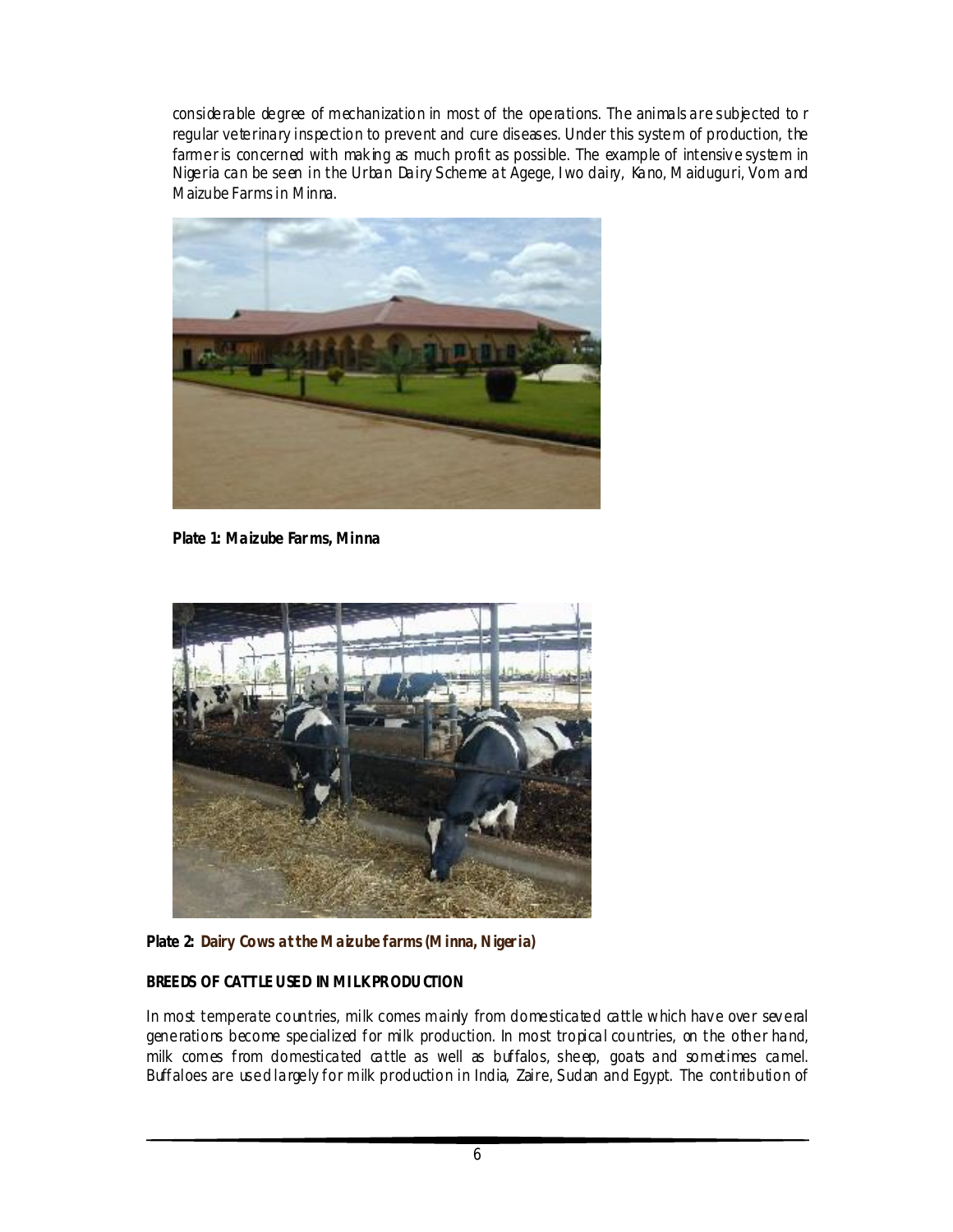buffalos, sheep, goats and camels is just 20% of total milk production in the tropics. 80% milk comes from domesticated cattle.

#### **Specialised Dairy Breeds**

These include Friesian, Brown Swiss, Jersey, Ayrshire and Guernsey (All of temperate origin). Friesian, Brown Swiss and Jersey were imported to Nigeria for crossbreeding with indigenous cattle in order to raise the level of production.

#### **Holstein-Friesian**

It originated from Netherlands but it has spread to other parts of the world especially where emphasis has been on milk production. The colour is black and white or red and white. World's highest producing dairy animal. Holstein-Friesian is a cross between the black cattle of the Batavians (Holstein) and white cows of F riesian bred to produce the most efficient milk with limited feed resources. Calf weighs 41 kg or more at birth. Holstein cow weigh 650kg and 147cm tall. Heifers are bred at 13 months and weigh 363kg. Holstein-Friesian calves for the first time between 23 and 26 months of age. Gestation period is approximately 9 months. Average milk production is 10,443kg, 381kg butterfat and 321kg. Top producing Holstein milked twice a day produce 30,806kg milk.



#### **Plate 3: Holstein-Friesian Cow**

#### **Brown Swiss**

This is the oldest of all dairy breed. It is brown in colour. It produces the second largest quantity of milk per annum, 9, 000kg. MEkg is 9991kg, 397kg fat, 329kg protein. They hav e good milk, protein and fat production and have correct feet and legs that allow them to stay in the milk ing herd. They have one of the lowest somatic cell count averages of all dairy breeds with best fat-to-protein ratio coveted by cheese makers. Brown Swiss producers receive more for 45kg of their milk than milk producers from other breeds. They are noted for their dairy strength, longevity and reproduce longer than cattle of other breeds.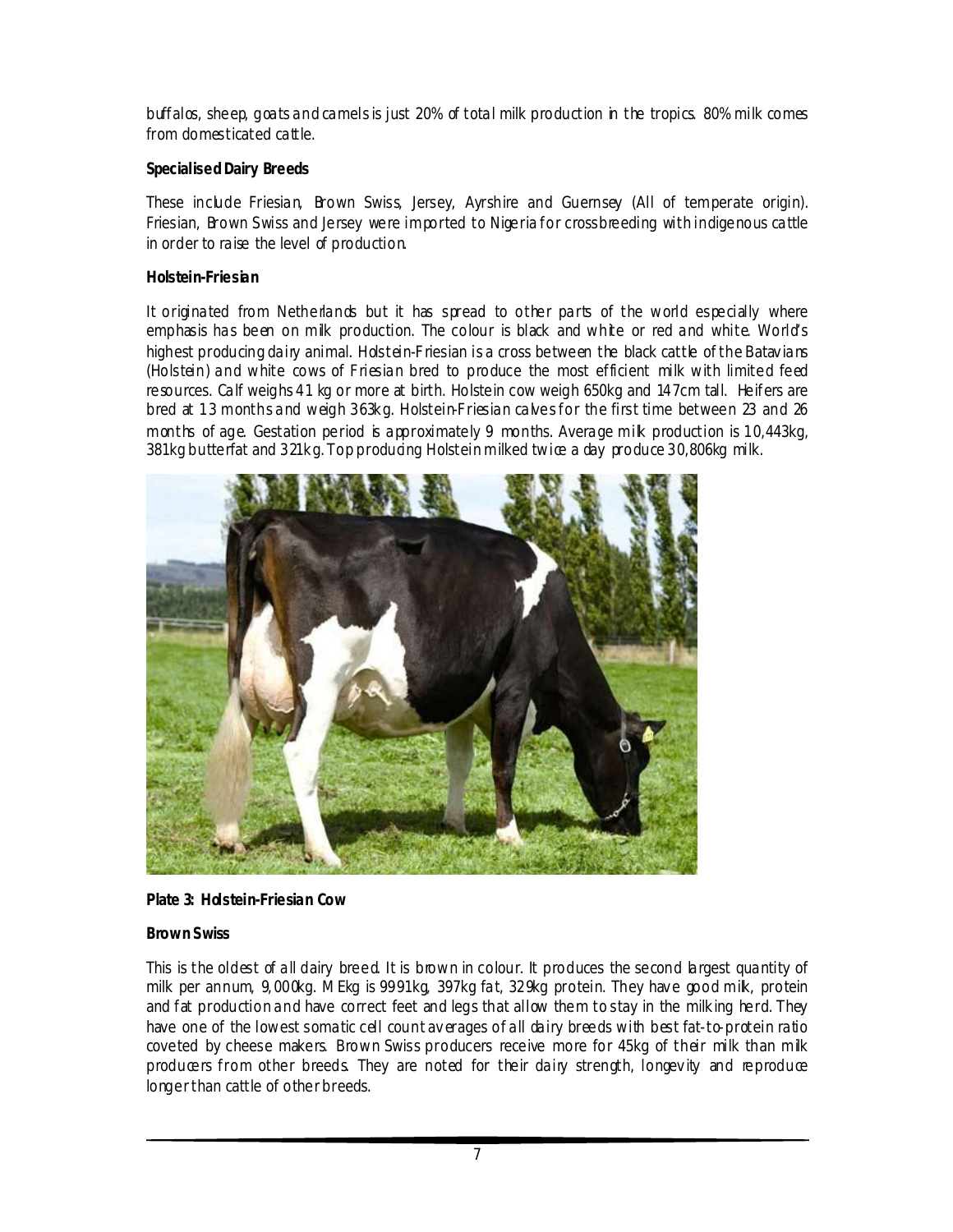

#### **Plate 4: Brown Swiss Cow**

#### **Jersey**

Jersey cattle are a small breed of **chairy cattle**. Originally bred in the Channel Island of bersey. Jerseys come in all shades of brown, from light tan to almost black frequently fawn in color. All purebred Jerseys have a lighter band around their muzzle, a dark switch (long hair on the end of the tail), and black hooves. Cow weight ranges from only 360 to 540 kg. Bulls are also small, ranging from 540 to 820 kg. They are notoriously aggressive. High butterfat conditions, 6% butterfat and 4% protein, and the ability to thrive on locally produced food. A lower maintenance costs is incurred by its lower body weight, and superior grazing ability as well as its genial disposition. The cattle has a calving ease and a relatively lower rate of dystocia, leading to their popularity in crossbreeding with other dairy and even beef breeds to reduce calving related injuries. High fertility. Jerseys are adaptable to hot climates and are bred in the hottest parts of Brazil.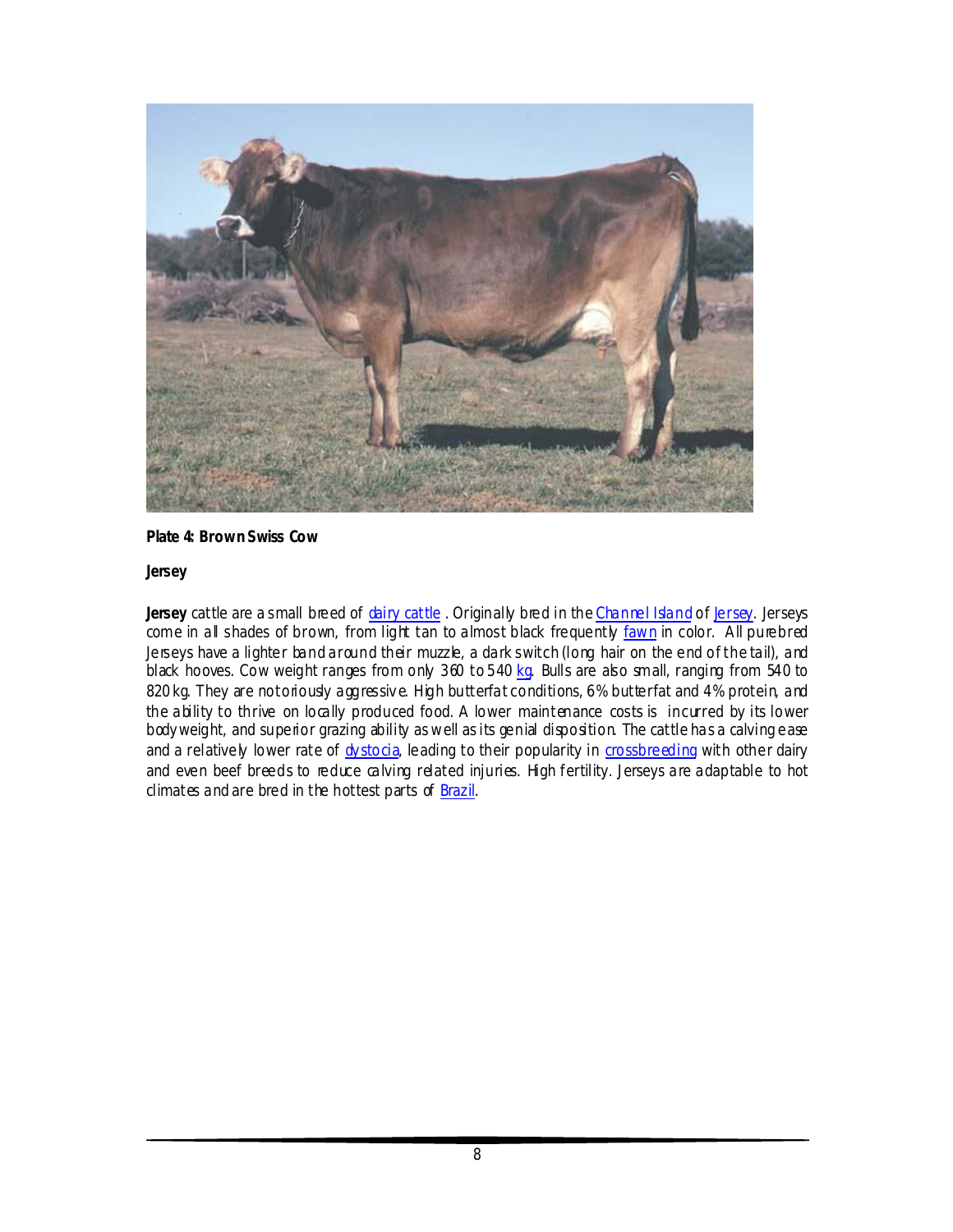

**Plate 5: Jersey Cow**

#### **Indigenous Dairy Breeds**

Most of the indigenous breeds particularly, the Southern breeds offered no prospect for milk production due to poor performances in experimental stations. Nev ertheless, some of the Northern breeds offer some prospect for milk production because of the available figures on yield as well as the large number of the breede.g Kuri, Shuwa Arab, White Fulani.

# **Kur i**

The gigantic bulbous horns are an unmistakable trait of the Kuri. I t is also called Lak e Chad Cattle or Buduma Cattle. These cattle are native to the shores of Lake Chad where Cameroon, Chad, Niger and Nigeria join. The Kuri are believe to be descended from the Hamitic Longhorn cattle and have been herded by the Buduma and Kuri peoples for centuries. The tribesmen were strict in their selection of animals for their horns, many of which grow in a lyre or crescent shape. The horns some times reach 130 cm in length and 55 cm in diameter. Most remarkable is the unique pear shape of the horns.

These animals are kept as dairy cattle in herds of approximately 30 females with one bull. The animals spend several hours each day in the water swimming in search of water plants for food. It is thought that the horns act as floats. The cattle are acclimated to water to such a degree that they survive with difficulty away from their indigenous area. They are easily affected by the sun if unable to bath. The Kuri are tall for an African breed, with a long back, shallow body and a large, bony rump. The legs are strong, long and bony with large, widely cleft hooves. Kuri are usually white in color. The females are 135 to 145 cm in height and average 400 kg in weight. The bulls range from 152 to 180 cm and average 475 kg of weight. Some males will reach 600 k g.

The breed has been known to produce reasonable amount of milk and records from Maiduguri show the average of 6 lactations was 1, 259kg in 280 days. Highest individual y ield is 2,440kg in 314 days.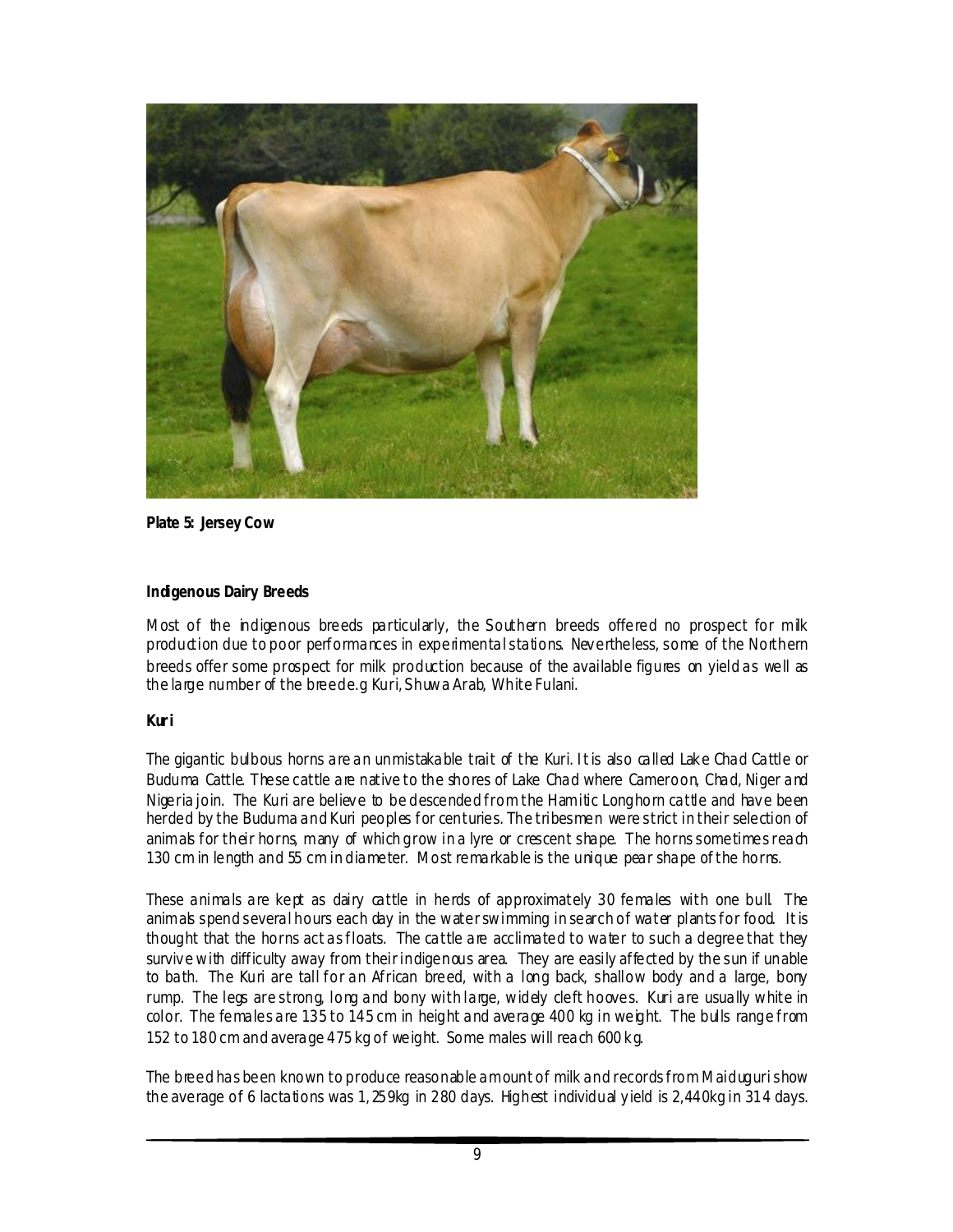The cows yield 4 litres of milk a day after nursing their calv es. The Kuri as at present is confined to Lake Chad environment.



**Plate 6: Kuri Cattle**

#### **Shuwa Arab (Wadara Cattle)**

This is found in North East part of Nigeria. Wadara cattle are medium-sized, lightly built cattle, and are usually dark red, black, pied or brown. They are short-horned and have a small erect hump, representing some 6.6% of the national herd. Wadara cattle are the 'indigenous' cattle of Borno and are referred to by the Koyam and related pastoralists as 'our' cattle. They are frequently called 'Shuwa' in the literature, after the Shuwa Arabs who also herd them. A related breed with a white coat, the Ambala, is often traded into Nigeria from Chad. In its natural environment, it is used as dual purpose breed i.e. for milk and meat. Average age at first calving is 45 months. Average breeding life is 7 years. Average milk yield of 23 lactations was 1,305kg. Highest performance was 3,421kg in 305 days. The Shuwa Arab offers some prospect for selection for milk production because of available figures on its performance as well as large numbers of breed.



**Plate 7: Shuwa Arab Cattle**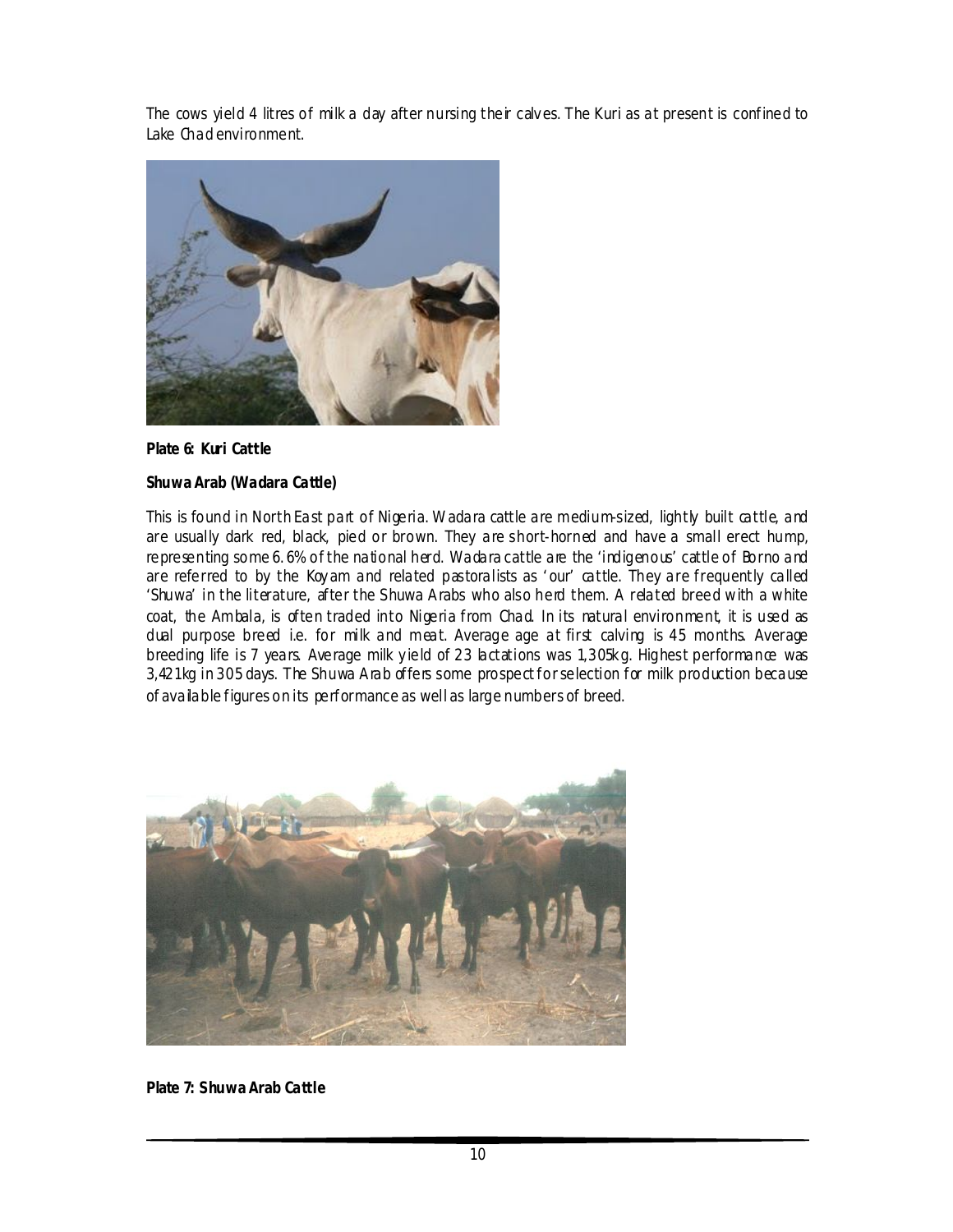### **White F ulani (Bunaj i) Cattle**

This is the most widely distributed of all Nigerian cattle breed. It is found in Nigeria particularly Kano, Bauchi and Katsina province. It constitutes 50% of total cattle production. The coat colour is white with black points on the ears, muzzle and feet and tip of tail. It is used for milk production throughout the ecological zones in the country. The breed has been inv olv ed in crossbreeding programmes with imported cattle. The breed has giv en 1,000-3,600 kg milk per lactation. The udder is well developed with medium size teat. It is a triple purpose breed - milk, meat and work. About 26 coat colour combinations have been reported. Mature size for male is 530-600kg. Female is 340- 360kg. Average age at first calving is 43 months. It has a breeding life of 9-10 years. The bulk of White Fulani are in the hands of the nomadic pastoralists. Under this condition, milk production is low ranging from 200-450kg/cow per annum. However, the milk production potential of the breed has been recognized as a result of the performance of cow's kept under improved conditions on government stations such as Shika, Vom, Agege and Univ ersity of Ibadan. Birth weight is 21.6- 25. 1kg. Percent fat is 5. 63-6. 40%. It offers the best prospects for dairy production among indigenous breed. It is easily adapted to all ecological zones in the country and can be selected easily.



**Plate 8: White Fulani Cattle** 

# **FEEDING AND MANAGEMENT**

The major emphasis on the management of dairy cattle should be to treat each female so that it can produce calf each year. Fortunately, most breeds in Nigeria have genetic capability to calf annually if a well balanced dietary and management programme is dev eloped to meet the nutritional need of the animal. This means prov iding good grazing pastures and minerals with calcium, phosphorus, salt lick and clean water during the wet and dry season. In the dry season, browsing plus additional dry grass, groundnut hay, cowpea hay, rice bran, guinea corn hay or stalk s, various kinds of concentrates such as cottonseed, groundnut cake, guinea corn and millet should be provided.

Disease prevention and vaccination should be carried out. A herd of 5-30 cows will need one bull for servicing. The non-producing female and castrated male should be herded in a separate group and dispose of to save grass and feed for the producing animals. For feeding purposes, cattle should be divided into the following herds: 0-3months, 4-6 months, young heifers/breeders, pregnant and lactating herds.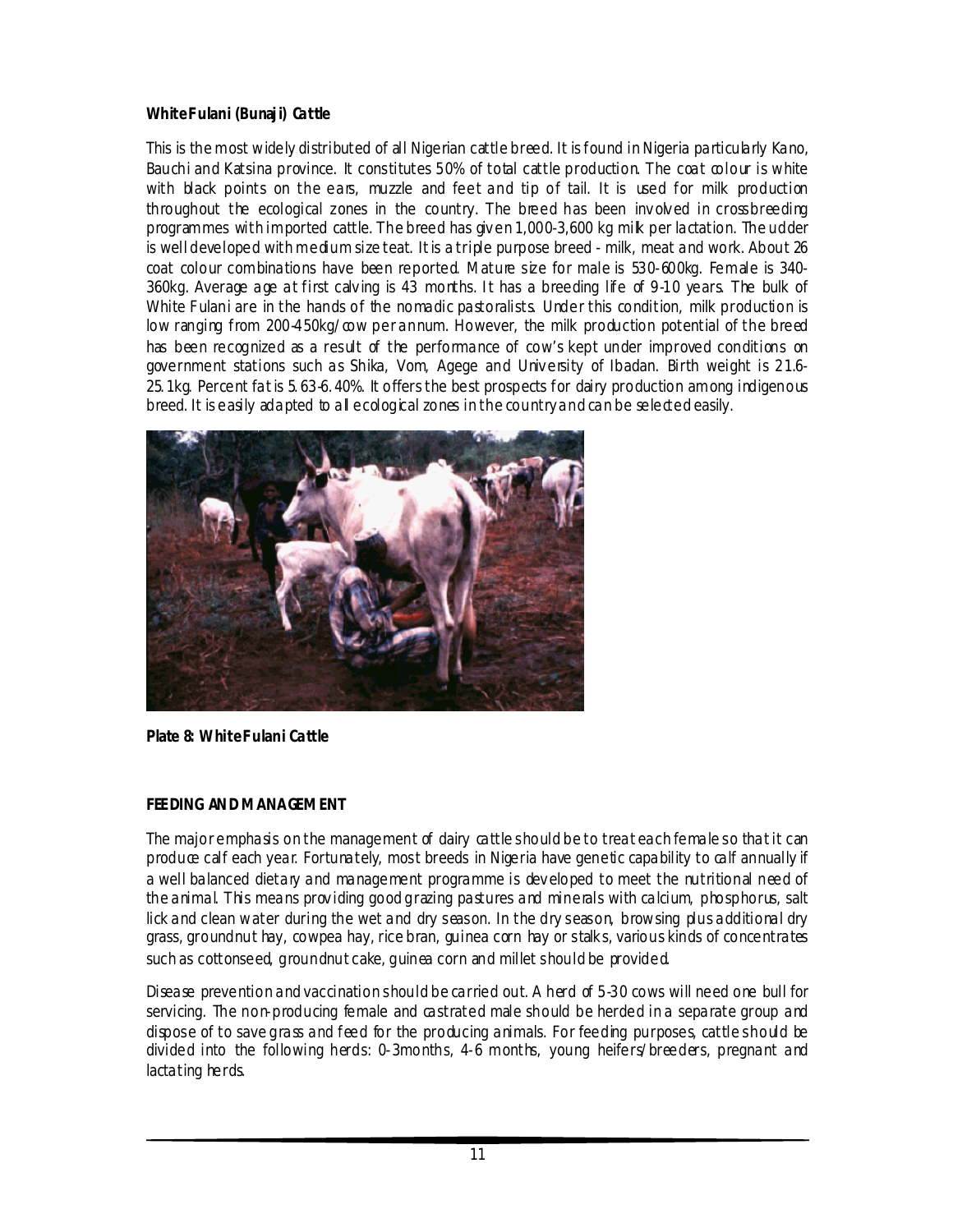# **0-3 M onths Calves**

After calving, the calves are left with their dam to receive colostrums. The colostrums contain antibodies which protect calf from disease. Howev er, if calves are remov ed by birth, they are transferred to calves pen. It is essential to buck et feed the calv es with 2-3 litres of milk /day at the temperature of 37.5-38°C. If the dam dies at calving or for other reasons fails to produce cdostrums, then an effort should be made to obtain either surplus colostrums from another dam or feed colostrums substitute. A well known recipe is to whip up a fresh raw egg in 1 litre of milk and add half boiled water, 1 teaspoonful of castor oil. This will be sufficient for one feed and should be fed at body temperature 3 times a day for the first 3 days or *ad libitum*. Once the black jelly -like foetal dung passes along the feaces, the castor oil can be omitted. The milk should be supplemented with a mixture of soyabean cake and maize. They should be confined in another pen and allowed to graze during the wet season.

# **4-6 M onths Calves**

These are calves that have been weaned. In dry season, apart from grazing, they should be supplied with a mixture of cottonseed cake  $(75%)$  and guinea corn  $(25%)$ . This should be reduced as from 15-24 months. By 24 months, the animals should be ready for slaughter, while the females are kept in the y oung heifers herd for breeding. Like the calf, the heifer can be reared indoors or out-doors but indoor rearing is very expensive. Shortly after weaning, calv es are usually placed in a group of 8-10. They should be carefully watched to ensure that they do not suck each other. The quarters should be clean and a calf starter ration containing 16% or more grude protein should be fed up to 4 months. The amount of starter diet fed depends on the rate of weight gain and body condition desired of the calf. Quality hay should be fed and medium moisture silage and corn silage can also be used. Water should be available at all times. At 4 months of age, the calv es should be introduced to concentrate feeds of the cows. When calves are 10 months old, grain can be discontinued if good quality roughage is fed. They should receive salt as well as Ca and P supplements. Rotational grazing should be adopted and heifers should not be grazed on any one paddock for more than 5 days at a stretch, to minimize disease infestation and destruction of vegetation.

# **Heifers and Breeding Cows**

Depending on the breed, first service is usually between 15-24 months of age. Between 3-6 months of age all replacement heifers should be vaccinated against brucellosis or contagious abortion. Most heifers in the tropic are too small to be bred at 15-24 months and the size or the degree of body maturity is a better guide of fitness for bulling than actual age. Undersized heifers should not be mated until growth is up to average unless their ration is to be generously supplemented with concentrate. Even when supplementation occurs it is to be realized that those that have reached sexual but not physical maturity are less likely to withs and the stresses and strains of pregnancy and the subsequent lactation and maintenance of reasonable level of milk production. After the first conception, the heifer not only have to continue to grow but also to bear a viable calf and produce milk, so she needs to be well fed particularly during the pre-calving period. Very heavy feeding results in fat deposition and subsequent milk production is less than that of normally fed heifers. Underfed animals also produce less milk and make calving difficulties but achieve rapid growth during the first lactation and catch up with normally fed animals during  $2^{nd}$  and  $3^{rd}$  lactation. Underfeeding delays the onset of puberty but does not significantly affect conception rate. Housing of heifers need not be elaborate and varies with climate. Protection should, however, be giv en from rain and wind. Open sheds that allow 40-50sqft per heifers are considered adequate.

Gestation period varies between 275 and 287 days with an average of 281 day s. Heat period occur on the average at 21 day s interv al with a normal variation between 16 and 26 days. If calv ing is at 12 months intervals, the cow should be bred between 75 and 110 days after calv ing and cow should be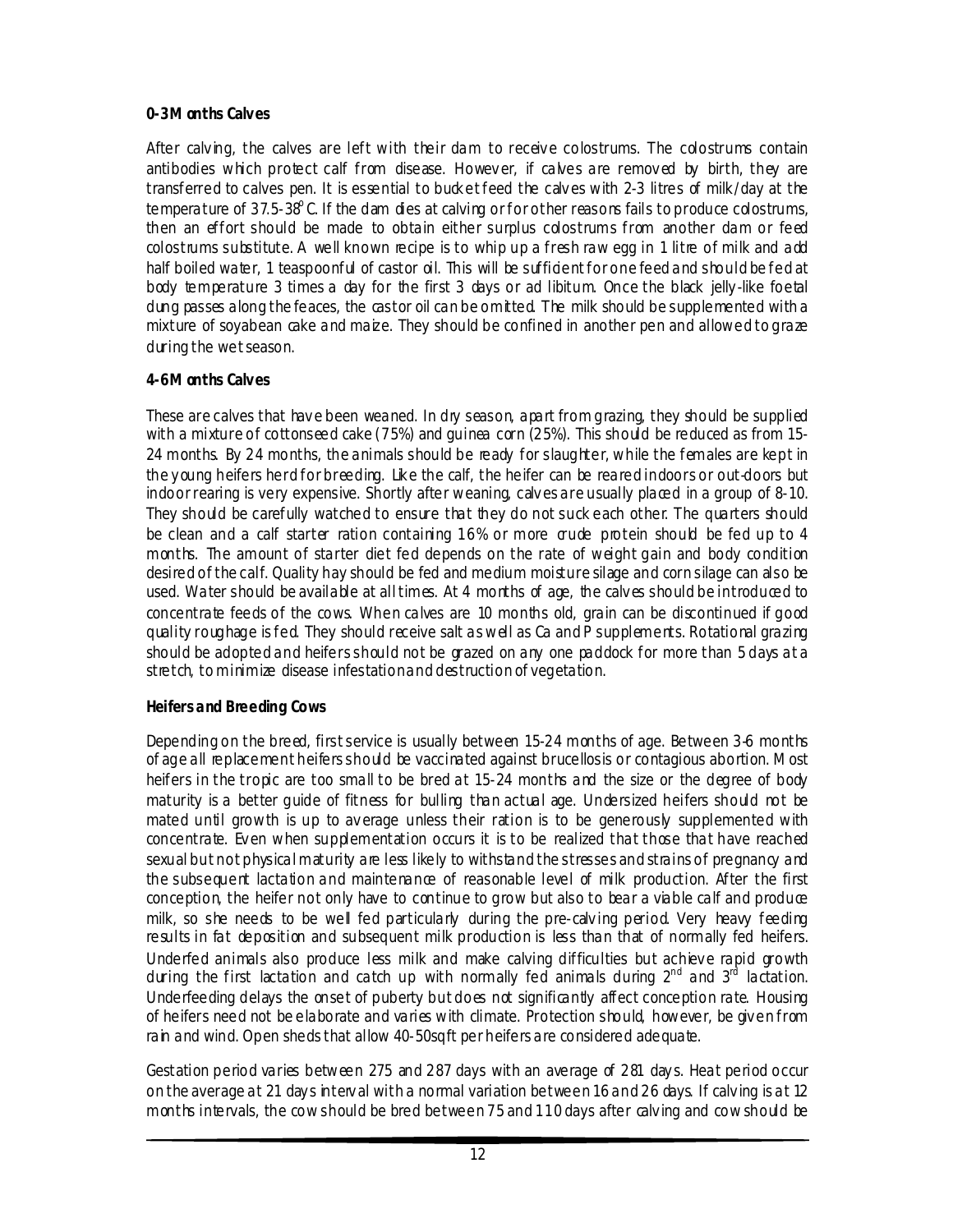milked for 10 months (305 days) and rested for 2 months. The dry period allows the mammary glands to rest and the cow to build up body reserve ready for the next lactation. Heifers and cows in poor condition should be allowed longer dry period i.e they should not be miked. The dry cow can be fed on pasture alone until just prior to the next lactation. After calving, the cow should be fed a little more concentrate than her milk production justifies during the first part of lactation. A lactation period is the period between parturition and final drying off or cessation of milking.

# **Pregnant and Lactating Her d**

During pregnancy, the cows will need to be monitored until they calv ed. They should be allowed to graze at least 6 hours during wet season and 9 - 10 hours during the dry season. The cow will need to graze, rest and graze the second time. Water will need to be given during the resting period. Each cow will need 28g of combined mineral containing caldum and phosphorus and trace elements plus 28g of saltlick/day. Cows should be served by bulls so that calf can be born in early wet season where there is adequate amount of grass at the time it is producing milk for the calf. If a cow or heifer is to be fit for heavy and sustained milk production, adequate nutrition (in quantity and quality) before calv ing is essential. This feeding will prov ide for the building up of the unborn calf and body reserves of the dam.

The growth and dev elopment of the udder tissue is also dependent on the adequate pre-calving feeding. To meet the objectives, a feeding practice known as "steaming up" is generally employed especially where high yield is the aim. Steaming up should begin 6-8weeks before calving. The heifer should be given a steaming up ration meant to further supplement her normal ration. The amount of such ration to be fed is determined by the condition of the cow or heifer and her probable milk producing capacity. Attempt to steam up cows or heifers on roughages or succulent feed (good quality hay, silage or dried grass) are much less effective than the use of concentrate. This is because the animal has not the appetite to consume enough of these feeds apart from the facts that the feeds themselves do not have the same body building power as concentrate. Steaming up, apart from building up the body condition of the cow or heifer, so that she is fit but not fat, also has the effect of stimulating the secretory activities of the udder.

# **Milking befor e Calving**

This practice is recommended in most cases because of the distension and congestion of the udder tissues just prior to calving. When the udder is fully distended and does not yield easily to pressure from the hand, pre-calving milking is practiced for 3 reasons.

- a. To prevent udder inflammation which increases the size but not the secretory capacity of the animal, thus, overloading and strain may lead to pendulous and bady shaped udders.
- b. To prev ent dev elopment of the high internal udder pressure which if it leads to reabsorption of milk constituents into blood stream will tend to start 'drying off' process. This will limit the animal yield after calving.
- c. To relief udder congestion and the accompanying painful condition which often mak es the milking of a newly calved heifer, a most difficult task. With careless handling, it may also lead to the development of bad milking habit in heifers and failure to let down their milk readily to the machine.

#### **GENERAL MANAGEMENT PRACTICES OF DAIRY ANIM ALS**

#### **(1) Sanitation and General Cleanliness**

Sanitation and General Cleanliness are important to prevent digestive upsets and diarrhoea. The pens and stores as well as management equipments must be thoroughly clean and disinfect pen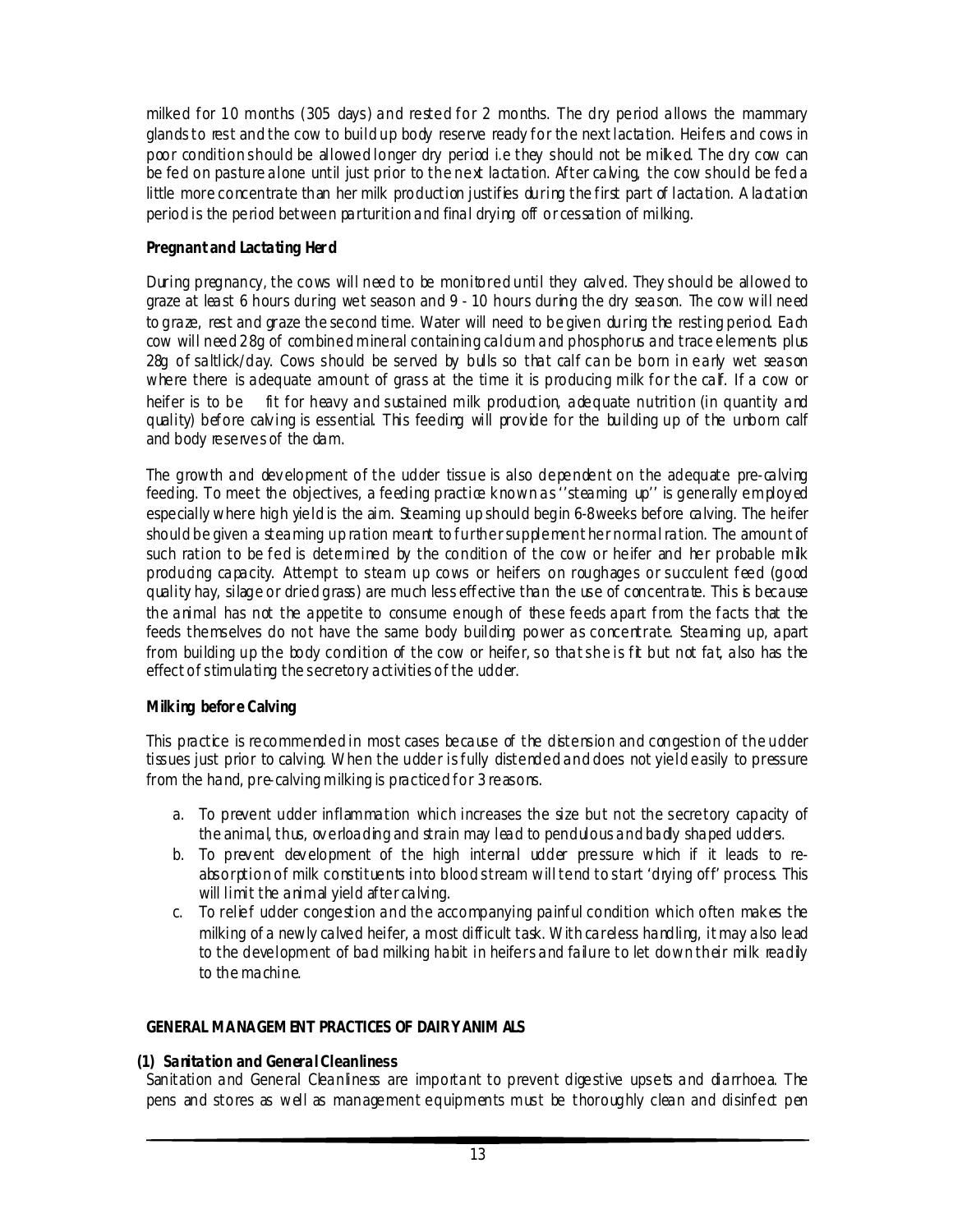after one calf is removed and before another calf enters. Calves should be housed in warm environment to prevent pneumonia. Stalls usually 1.5x2m with solid partitions between them are suitable to prevent calves from sucking each other after milk feeding and minimise spread of disease. Group housing sav es labour but provisions must be made for individual milk feeding and tying up of the calf for a short period after milking to prevent them from sucking one another. Diseases of one calf are easily spread to other calves.

#### **(2) Dehor ning**

Horns are objectionable on animals in the commercial herd because of possibility of inflicting injuries of one another. The presence of horns also necessitates the provision of extra shed and feeding space and makes the animal more difficult to handle. It is therefore desirable that calves should be dehorned at 2-4 week s old. Several methods are in use:

### o **Use of chemicals eg KOH or NaOH**

They come in the form of sticks, pastes  $\alpha$  liquids. The hair around the horn buds clipped closely. A ring of heavy grease or petroleum jelly is smeared on surrounding skin to prev ent skin burn and keeps the liquid caustic from running into the calf's eyes. If a stick is used, then slightly moisten one end of the stick with water and rub it firmly over the horn buds with a rotator motion until blood appears. The effect is to deaden the horn root, in a few days a scab appears over each horn bud which soon drops off leaving a smooth spot of skin devoid of hair. Calves treated should be protected from rain for a day following the application since the chemical may wash down and injure the side face and the eyes of the calf. It is also best not to turn calves back to their dam for a few hours after the application of the caustic.

### o **Use of saws, shears and clipper s**

Saws of various forms, shears and clippers are used for dehorning. This is, however, less desirable method which applies only to older calves. W hatever the instrument used, it is necessary to remove the horn 0. 50 to 1.00cm of the skin around its base to be certain that horn forming cells are destroy ed

# o **The electric dehorner or hot iron dehor ner**

This method consists of the application of a specially designed electrically heated hot iron to the horn buds of young calves. The cup-like end of the hot iron is firmly pressed on the horn bud for a few seconds to destroy horn forming cells. While the method is bloodless, it is much painful than the use of chemicals. It can only be used for calv es under 5 months of age.

#### o **The elastr ator**

It is an instrument used in stretching a specially made rubber over the horn well down into the hair- line. This is aimed at cutting off the blood circulation to the bud. This system may be used on cattle with horns from 6-15cm long. S mall horns drop off in 3-6weeks. Large horns stay up to 2 months.

#### **Treatment after dehorning**

It is essential that a good fly repellant be applied to the wound to remove the danger of flies. The danger of infection is generally reduced if there is extreme care and cleanliness. Instruments should always be disinfected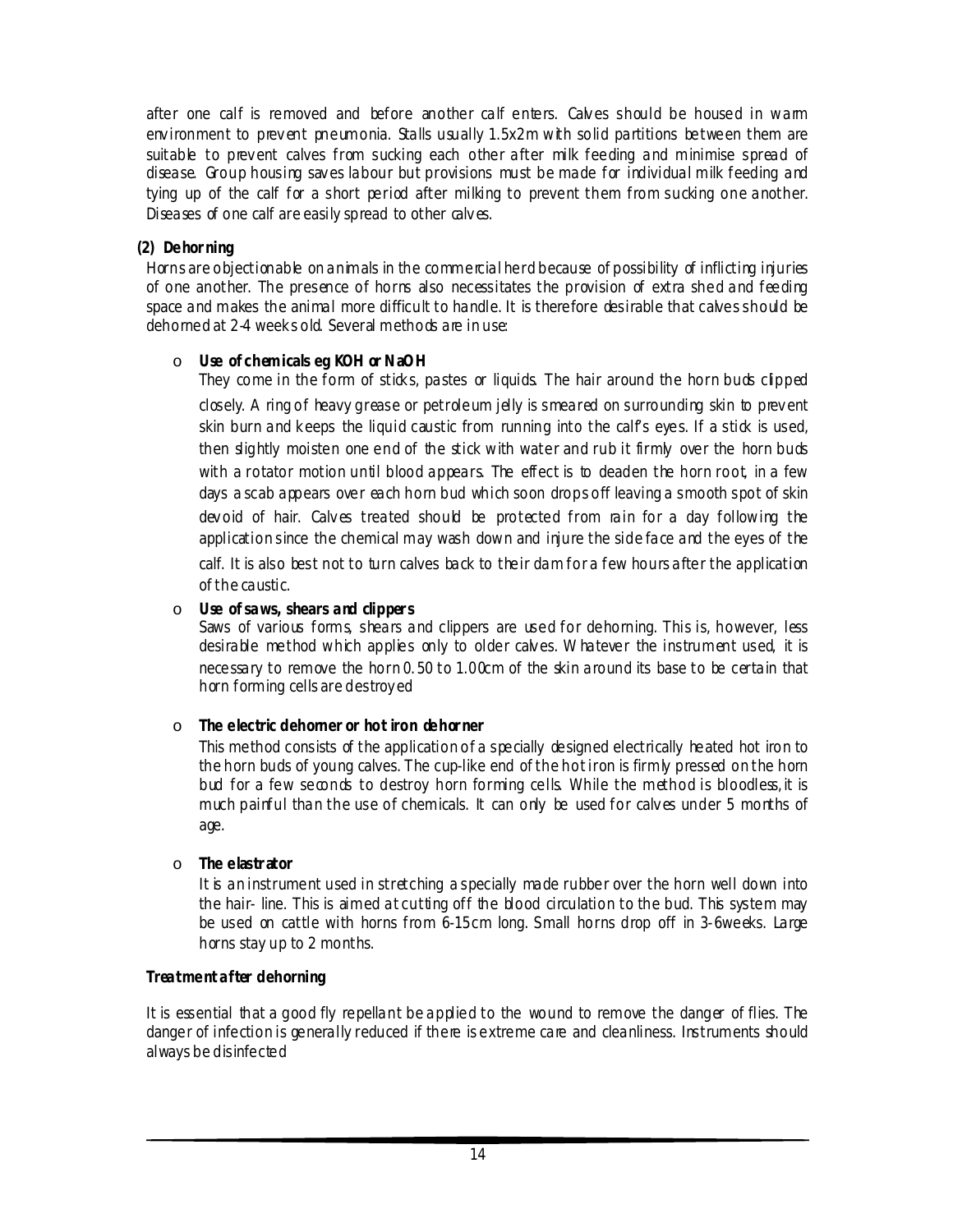# **(3) Castration of bull calves**

This results in a more symmetrical development and balancing of body between the fore and hind quarters. It makes animal more quiet and easier to handle. The bull is not prone to excitation, i.e decreased libido. Bull calves can be castrated from few weeks to 8 months but best done at 4 months old. The older the animal, the greater the shock and risk

Methods of castration

#### **(i)The bloodless castr ator (Burdizzo Pincers)**

It is used in animals with pendulous testis. The spermatic cords and associated blood vessels are crushed or severe so completely that the testicles waste away from lack of blood circulation. Young calv es can be castrated while standing but those over 3 months are best castrated while lying down. The operator' s assistant should sit on the calf's head and k eep the upper most hind leg of the calf pulled well forward. Two independent closure about1/4 inch apart should be made for each cord. If done properly, it is a satisfactory means of castration as there is no external bleeding and the chances of infection are reduced.

#### **(ii) Open incision**

An indision is made on the scrotal sac. The testes are removed by pulling them away from the spermatic cord. It is not advisable to cut spermatic cord since excessive bleeding may result. The cord is gradually scrapped with a sharp k nife until it snaps off.

#### **(iii) The r ubber r ing elastr ator**

This involves stretching a specially made rubber ring over the scrotum. It is a useful method for castrating y oung calv es under 2 months old. The ring cuts off the scrotal and testicular blood circulation so that they finally drop off. As a rule the hands of the operator and instrument should be kept clean and as nearly sterile as possible by dipping in disinfectant solution between operations. The wounds should also be disinfected

#### **(4) Branding and Mar king**

It is highly desirable that all animals in the herd bear some mark or tag whereby each can be positively identified. This is necessary for the establishment of pedigree or ancestry as in case of purebred herd. The method of marking employed will depend primarily on the objective. When the objective is to establish ownership as in the case on open range and in poorly fenced pastures, branding with a hot iron is probably the best method. Although, much has been said against branding because of the pain inflicted and the damage to the hide, the hot iron is still the common method. In adv anced countries, before cattle can be legally branded, the brand being used must be properly registered with the Livestock Identification Office to avoid duplication especially at state boundaries. Other methods include Ear marking, Ear tags, Neck chains or strap and tattoo.

#### **PHYSIOLOGY OF MI LK PRODUCTION**

Milk is sy nthesized in the mammary gland. Within the mammary gland is the milk producing unit, the alveolus. It contains a single layer of epithelial secretory cells surrounding a central storage area called the lumen, which is connected to a duct system. The secretory cells are, in turn, surrounded by a layer of my oepithelial cells and blood capillaries.

The raw materials for milk production are transported v ia the bloodstream to the secretory cells. It takes 400-800 L of blood to deliver components for 1 L of milk.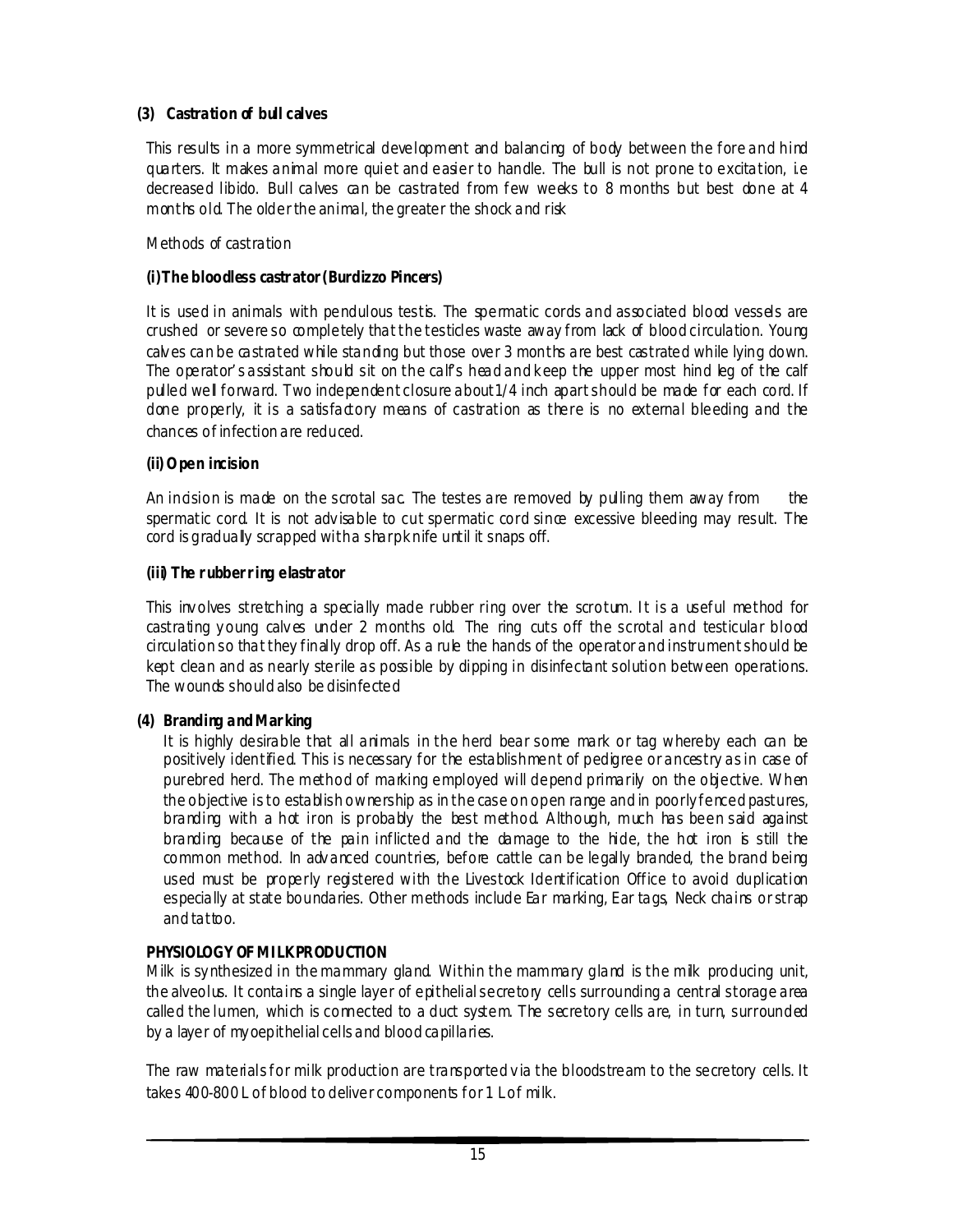- o **Proteins**: building blocks are amino acids in the blood. Casein micelles, or small aggregates there of, may begin aggregation in Golgi v esicles within the secretory cell.
- o **Lipids**: C4-C14 fatty acids are synthesized in the cells. C16 and greater fatty acids are preformed as a result of rumen hy drogenation and are transported directly in the blood.
- o **Lactose**: milk is in osmotic equilibrium with the blood and is controlled by lactose, K, Na, Cl; lactose synthesis regulates the volume of milk secreted.

The milk components are sy nthesized within the cells, mainly by the endoplasmic reticulum (ER) and its attached ribosomes. The energy for the ER is supplied by the mitochondria. The components are then passed along to the Golgi apparatus, which is responsible for their eventual movement out of the cell in the form of vesicles. Both vesicles containing aqueous non-fat components, as well as liquid droplets (synthesized by the ER) must pass through the cytoplasm and the apical plasma membrane to be deposited in the lumen. It is thought that the milk fat globule membrane is comprised of the apical plasma membrane of the secretory cell.

Milking stimuli, such as a sucking calf, a warm wash cloth, the regime of parlour etc., causes the release of a hormone called oxy todn. Oxy tocin is released from the pituitary gland, below the brain, to begin the process of milk let-down. As a result of this hormone stimulation, the muscles begin to compress the alveoli, causing a pressure in the udder known as letdown reflex, and the milk components stored in the lumen are released into the duct system. The milk is forced down into the teat cistern from which it is milked. The let-down reflex fades as the oxytodn is degraded, within 4-7 minutes. It is very difficult to milk after this time.

#### **DAIRY CHEMISTRY**

The role of milk in nature is to nourish and provide immunological protection for the mammalian young. There are many factors that can affect milk composition such as breed variations (cow to cow variations, herd to herd variations - including management and feed considerations, seasonal variations, and geographic variations. With all this in mind, only an approximate composition of milk can be given:

- 87. 3% water (range of 85.5% 88. 7%)
- $\bullet$  3.9% milkfat (range of 2.4% 5.5%)
- $\bullet$  8.8% solids-not-fat (range of 7.9 10.0%):
	- $\circ$  protein 3.25% (3/4 case in)
	- o lactose 4.6%
	- o minerals 0. 65% Ca, P, citrate, Mg, K, Na, Zn, Cl, Fe, Cu, sulfate, bicarbonate, many others
	- o acids 0.18% citrate, formate, acetate, lactate, oxalate
	- o enzymes peroxidase, catalase, phosphatase, lipase
	- o gases oxygen, nitrogen
	- o vitamins A, C, D, thiamine, riboflav in, others

The following terms are used to describe milk fractions:

- Plasma = milk fat (skim milk)
- $\bullet$  Serum = plasma case in micelles (whey)
- outids-not-fat (SNF) = proteins, lactose, minerals, acids, enzy mes, vitamins<br>
Intal Milk Solick = fat + SNF
- Total Milk Solick =  $fat + SNF$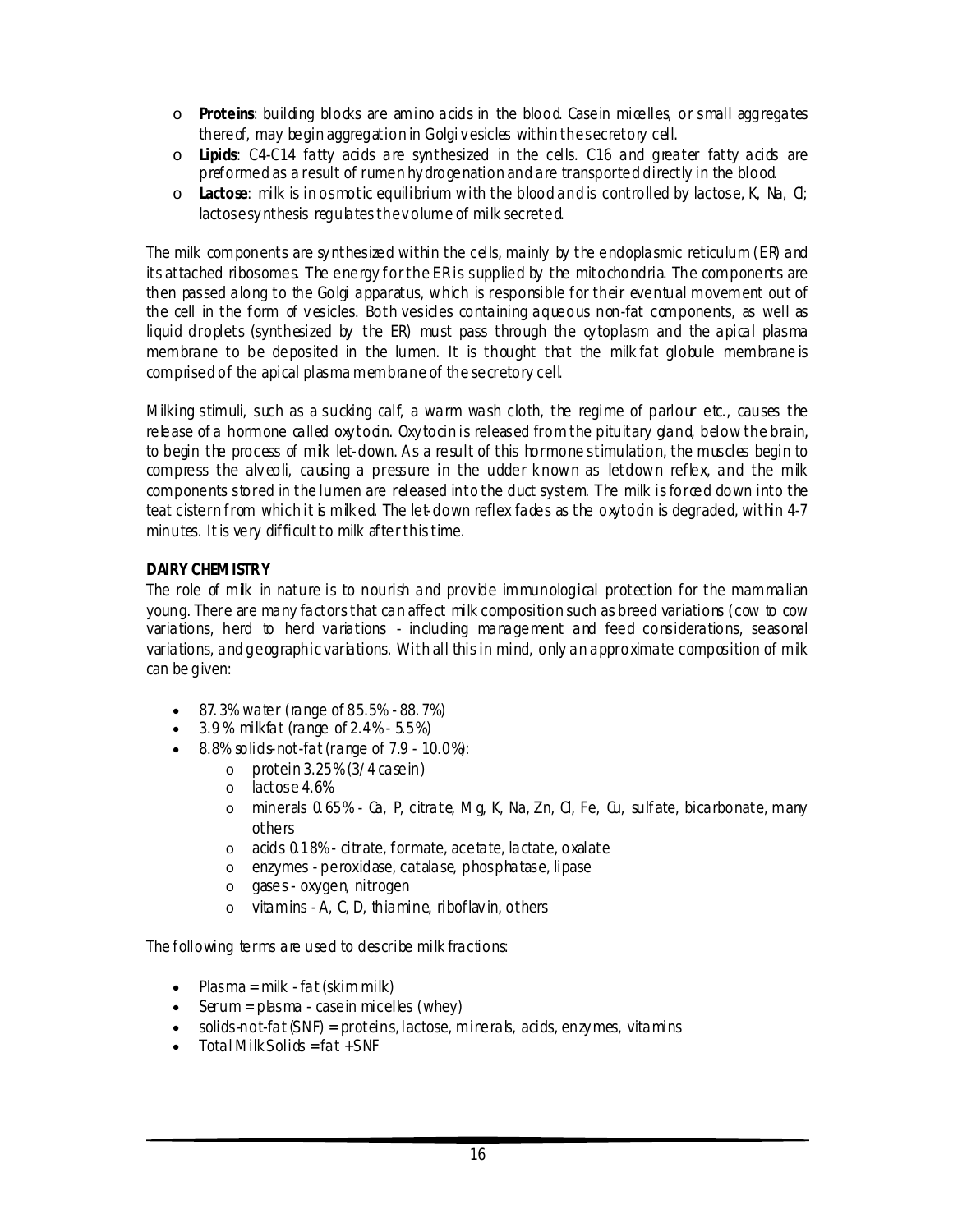Looking at milk under a microscope, at low magnification (5X) a uniform but turbid liquid is observed. At 500X magnification, spherical droplets of fat, known as fat globules, can be seen. At even higher magnification (50,000X), the case in micelles can be observed.

# **Milk Lipids**

The fat content of milk is of economic importance because mik is sold on the basis of fat. Milk fatty acids originate either from microbial activity in the rumen, and transported to the secretory cells via the blood and lymph, or from synthesis in the secretory cells. The main milk lipids are a class called triglycerides which are comprised of a gly cerol backbone binding up to three different fatty acids. The fatty acids are composed of a hy drocarbon chain and a carboxyl group. The major fatty acids found in milk are: Long chain (C14 - myristic 11%, C16 - palmitic 26%, C18 - stearic 10% and  $C18: 1$  - oleic 20%) and short chain  $(C4 - \text{butyric}, C6 - \text{capric}, C8 - \text{capylic}$  and  $C10 - \text{capric}$ Buty ric fatty acid is specific for milk fat of ruminant animals and is responsible for the rancid flavour when it is cleaved from glycerol by lipase action. Saturated fatty acids (no double bonds), such as myristic, palmitic, and stearic make up two thirds of milk fatty acids. Oleic add is the most abundant unsaturated fatty add in milk with one double bond. Triglycerides account for 98.3% of milk fat. The small amounts of mono- , diglycerides, and free fatty acids in fresh milk may be a

product of early lipolysis or simply incomplete synthesis. Other classes of lipids indude phospholipids (0.8%) which are mainly associated with the fat globule membrane, and cholesterd (0.3%) which is mostly located in the fat globule core.

#### *Fat Destabilization*

While homogenization is the principal method for achieving stabilization of the fat emulsion in milk, fat destabilization is necessary for structure formation in butter,whipping cream and ice cream. Fat destabilization or agglomeration refers to the process of clustering and clumping of the fat globules which leads to the development of a continuous internal fat network or matrix structure in the product.

Coalescence: an irreversible increase in the size of fat globules and a loss of identity of the coalescing globules;

Flocculation: a reversible (with minor energy input) agglomeration/clustering of fat globules with no loss of identity of the globules

# *Functional Properties*

Like all fats, milk fat provides lubrication. They impart a creamy mouth feel as opposed to a dry texture. Butter flavour is unique and is deriv ed from low levels of short chain fatty acids. If too many short chain fatty acids are hy drolyzed (separated) from the triglycerides, however, the product will taste rancid. Butter fat also acts as a reserv oir for other flavours, especially in aged cheese. Fat globules produce a 'shortening' effect in cheese by keeping the protein matrix extended to give a soft texture. Fat substitutes are designed to mimic the globular property of mik fat. The spreadable range of butter fat is 16-24°C. Unfortunately butter is not spreadable at refrigeration temperatures. Milk fat provides energy  $(1g = 9 cal)$ , and nutrients (essential fatty acids, fat soluble vitamins).

# **Milk Proteins**

The nitrogen content of milk is distributed among caseins (76%), whey proteins (18%), and nonprotein nitrogen (NPN) (6%). This does not include the minor proteins that are associated with the fat globule membrane (F GM). The concentration of proteins in milk is as follows:

|               | grams/litre | % of tot al pro tein |
|---------------|-------------|----------------------|
| Total Protein | 33          | 100                  |
|               |             |                      |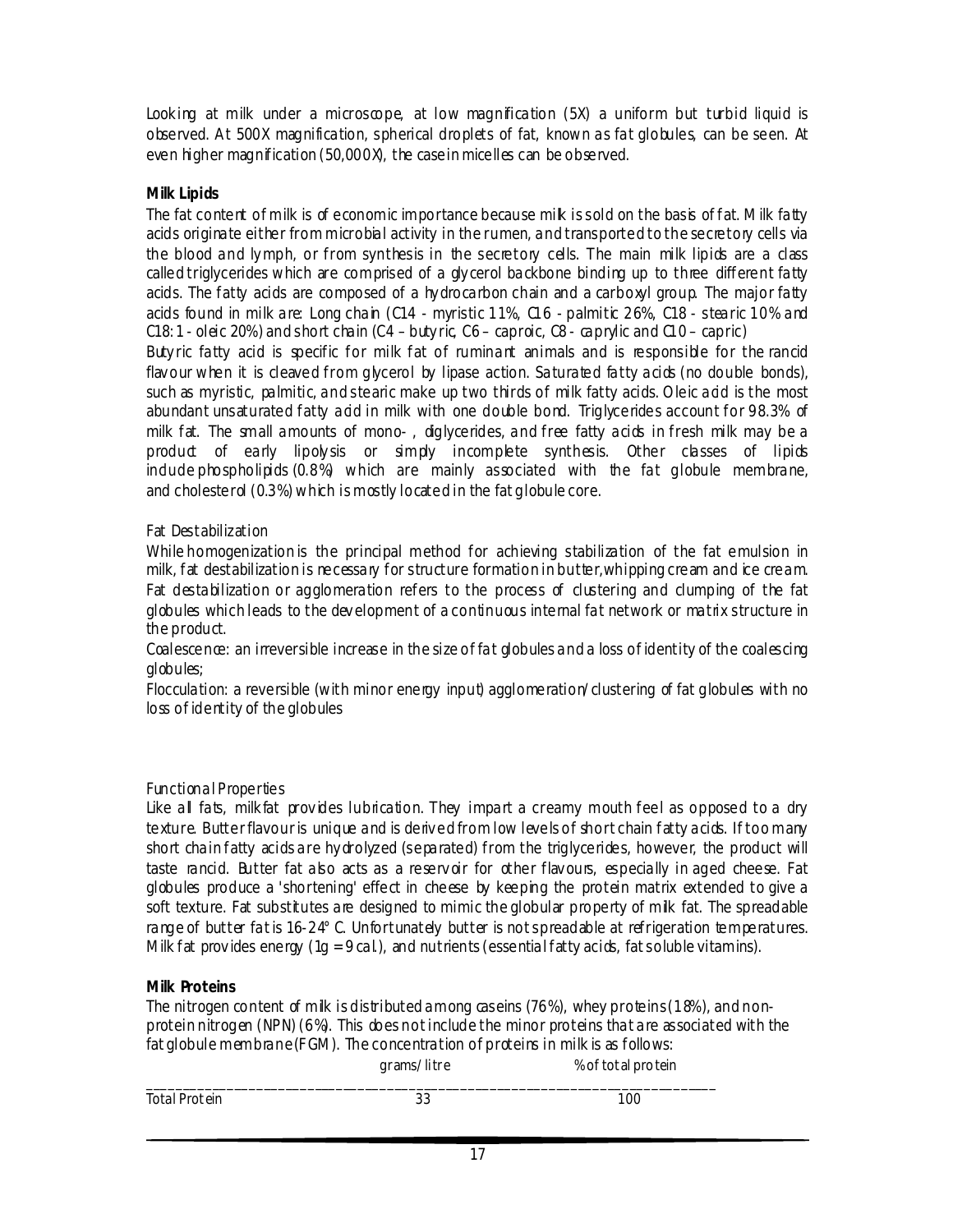| Total Caseins        | 26  | 79.5 |
|----------------------|-----|------|
| alphas1              | 10  | 30.6 |
| alphas2              | 26  | 8.0  |
| beta                 | 93  | 28.4 |
| kappa                | 3.3 | 10.1 |
| Total Whey Proteins  | 6.3 | 19.3 |
| alpha lactal bumin   | 12  | 3.7  |
| beta lact og lobulin | 32  | 9.8  |
| <b>BSA</b>           | 0.4 | 1.2  |
| Immuno globulins     | 0.7 | 2.1  |
| Proteose peptone     | 0.8 | 2.4  |
|                      |     |      |

#### *Caseins*

The casein content of mik represents about 80% of milk proteins. The principal casein fractions arealpha(s1)- and alpha(s2)-caseins, ß -casein, and kappa-casein. The distinguishing property of all caseins is their low solubility at pH 4.6. The common compositional factor is that caseins are conjugated proteins, most with phosphate group(s) esterified to serine residues. Within the group of caseins, there are sev eral distinguishing features based on their charge distribution and sensitivity to calcium precipitation:

alpha(s1)-casein: It can be precipitated at very low levels of calcium. alpha(s2)-casein: It can also be precipitated at v ery low levels of calcium. ß -casein: Less sensitive to calcium precipitation. kappa-casein: Very resistant to calcium precipitation and stabilizes other caseins.

Caseins are able to aggregate and there are four major ways in which aggregation can be induced:

- 1. chymosin rennet or other proteolytic enzymes as in Cheese manufacturing
- 2. acid
- 3. heat
- 4. age gelation

#### *Whey Proteins*

The proteins appearing in the supernatant of milk after precipitation at pH 4.6 are collectively called whey proteins. These globular proteins are more water soluble than caseins and are subject to heat denaturation. The principle fractions are ß -lactoglobulin, alpha-lactalbumin, bov ine serum albumin (BSA), and immunoglobulins (Ig).

#### **Enzymes**

Enzy mes are a group of proteins that have the ability to catalyze chemical reactions and the speed of such reactions. The action of enzymes is very specific. Milk contains both indigenous and exogenous enzymes. Exogenous enzymes mainly consist of heat-stable enzymes produced by psychrotrophic bacteria: lipases, and proteinases. There are many indigenous enzymes that have been isolated from milk. The most significant group are the hydrolases:

*Lipoprotein lipase (LPL)*: A lipase enzy me splits fats into glycerol and free fatty acids. This enzyme is found mainly in the plasma in association with casein micelles. The milkfat is protected from its action by the FGM. If the FGM has been damaged, or if certain cofactors (blood serum lipoproteins) are present, the LPL is able to attack the lipoproteins of the FGM.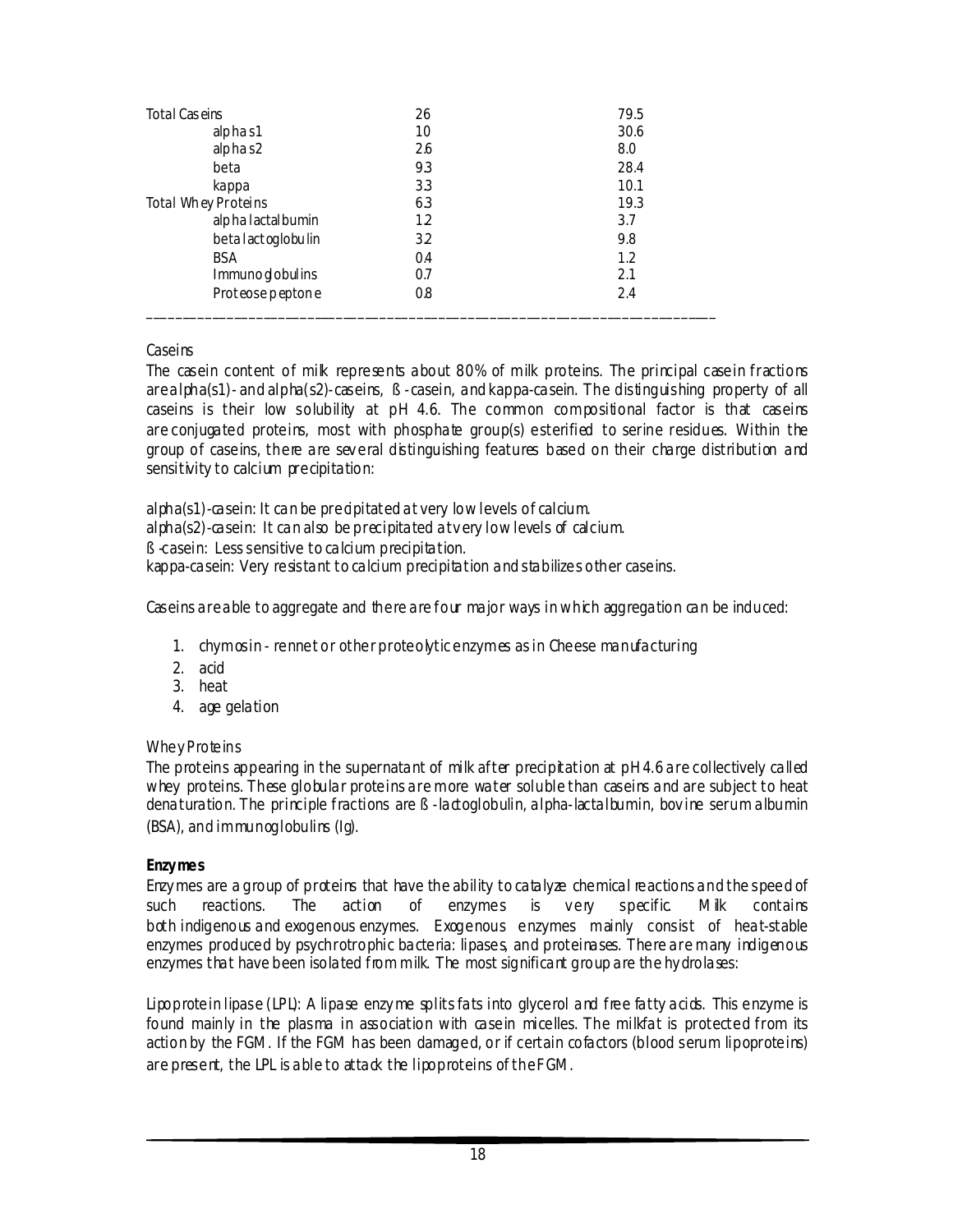*Plasmin:* Plasmin is a proteolytic enzyme; it splits proteins. Plasmin attacks both B-casein and alpha(s2)-casein. It is very heat stable and responsible for the development of bitterness in pasteurized milk and UHT processed milk. It may also play a role in the ripening and flavour of cheese.

*Alkaline phosphatase*: Phosphatase enzymes are able to split specific phosporic acid esters into phosphoric acid and the related alcohols. The enzy me is destroyed by minimum pasteurization temperatures, therefore, a phosphatase test can be done to ensure proper pasteurization.

#### **Lactose**

Lactose is a disaccharide (2 sugars) made up of glucose and galactose (which are both monosaccharides). It comprises 4.8 to 5. 2% of milk, 52% of milk SNF, and 70% of whey solids. It is not as sweet as sucrose. When lactose is hydrolyzed by  $\beta$  -D-galactosidase (lactase), an enzyme that splits these monosaccharides, the result is increased sweetness, and depressed freezing point. One of its most important functions is its utilization as a fermentation substrate. Lactic acid bacteria produce lactic acid from lactose, which is the beginning of many fermented dairy products. Lactose is relativ ely insoluble which is a problem in many dairy products, ice cream, sweetened condensed milk. In addition to lactose, fresh mik contains other carbohy drates in small amounts, including glucose, galactose, and oligosaccharides.

#### **Vitamins**

Vitamins are organic substances essential for many life processes. Milk includes fat soluble v itamins A , D, E, and K. Vitamin A is derived from retinol and ß -carotene. Because milk is an important source of dietary vitamin A, fat reduced products which have lost vitamin A with the fat, are required to supplement the product with vitamin A. Milk is also an important source of dietary water soluble v itamins:  $B1$  – thiamine,  $B2$  – riboflavin,  $B6$  – pyridoxine,  $B12$  – cyanocobalamin, niacin and pantothenic acid. There is also a small amount of vitamin C (ascorbic acid) present in raw milk but it is an insignificant amount relative to human needs and is quite heat-labile: about 20% is destroy ed by pasteurization. The vitamin content of fresh milk is giv en below:

| Vitamin               | Contents per litre |
|-----------------------|--------------------|
| A (uq RE)             | 400                |
| D(U)                  | 40                 |
| E(ug)                 | 1000               |
| K(uq)                 | 50                 |
| B1( uq)               | 450                |
| B2( uq)               | 1750               |
| Ni $\pi$ in (ug)      | 900                |
| B6 (uq)               | 500                |
| Pantothenic acid (ug) | 3500               |
| Biot in (ug)          | 35                 |
| Folic acid (ug)       | 55                 |
| B12 (ug)              | 45                 |
| $C \text{ (mg)}$      | 20                 |
|                       |                    |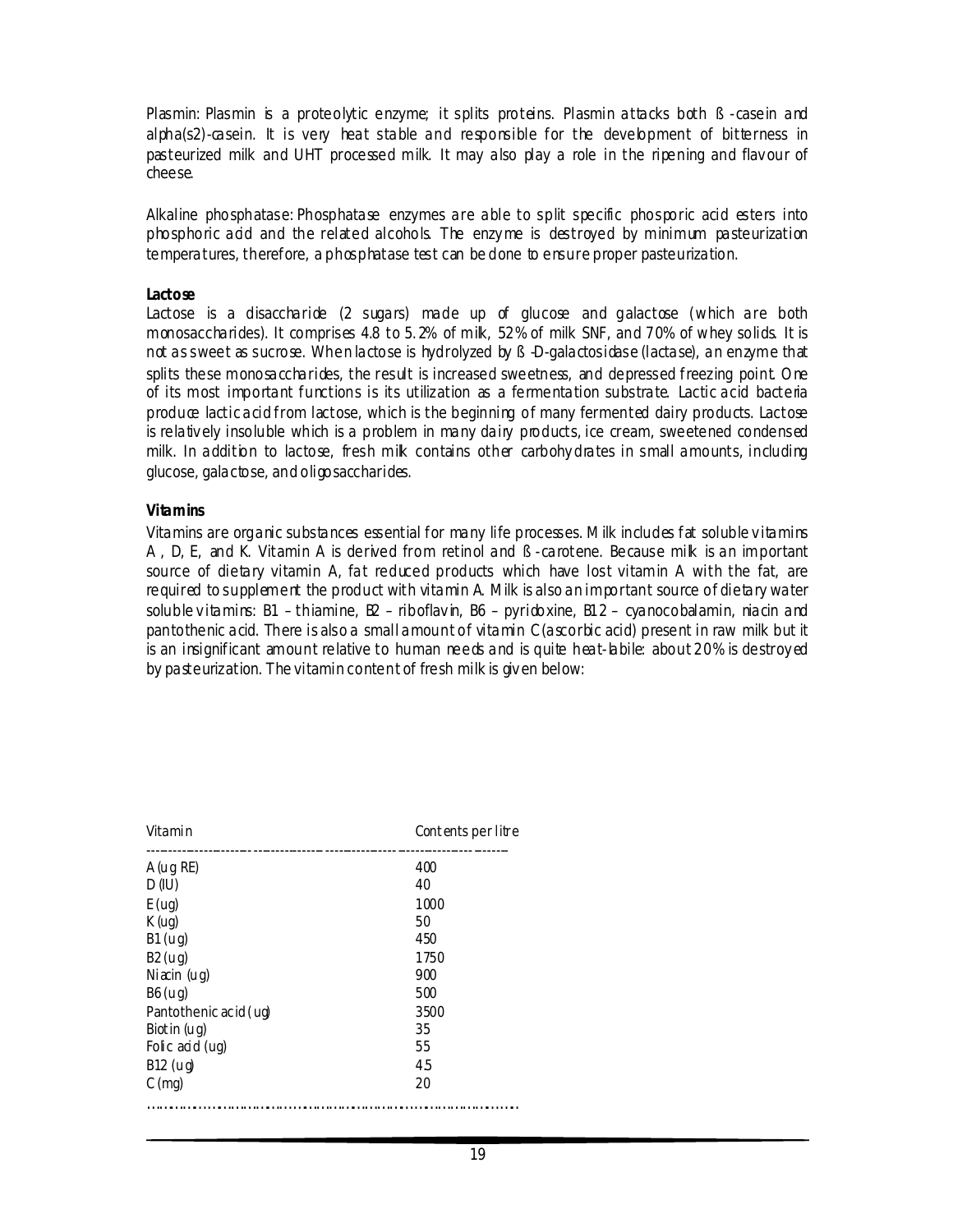#### **Minerals**

All 22 minerals considered to be essential to the human diet are present in milk. These include three families of salts:

- 1. Sodium (Na), Potassium (K) and Chloride (Cl): These *free* ions are negatively correlated to lactose to maintain osmotic equilibrium of milk with blood.
- 2. Calcium (Ca), Magnesium (Mg), Inorganic Phosphorous (P(i)), and Citrate: This group consists of 2/3 of the Ca,  $1/3$  of the Mg,  $1/2$  of the P(i), and less than  $1/10$  of the citrate in *colloidal* (nondiffusible) form and present in the casein micelle.
- 3. *Diffusible* salts of Ca, Mg, citrate, and phosphate: These salts are v ery pH dependent and contribute to the overall acid-base equilibrium of milk. The mineral content of fresh milk is given below.

| Mineral         | Content per litre |
|-----------------|-------------------|
| Sodium (mg)     | 250-640           |
| Potassium (mg)  | 1100-1500         |
| Chloride (mg)   | 800-1200          |
| Cacium (mg)     | 1100-1300         |
| Magnesium (mg)  | 70-140            |
| Phosphorus (mg) | 800-1000          |
| Iron(uq)        | 100-700           |
| $Zinc$ (ug)     | 2500-7000         |
| Copper(ug)      | 100-350           |
| Manganese (ug)  | $10 - 50$         |
| lodine (ug)     | 50-600            |
| Fluoride(ug)    | 20-80             |
| Selenium (ug)   | 20-40             |
| Cobalt (ug)     | $0.5 - 1.3$       |
| Chromium (ug)   | $0.5 - 20$        |
| Molybdenum (uq) | 20-100            |
| Nickel (ug)     | $0 - 50$          |
| Arsenic (ug)    | $20 - 60$         |
| Aluminum (uq)   | 50-1600           |
| Lead (ug)       | $tr-20$           |
|                 |                   |

This information is consolidated from C. D. Hunt and F. H. Nielsen, Chap. 10.1 in McSweeney, P.L.H. and P.F. Fox, 2009. Advanced Dairy Chemistry, Vol. 3, Lactose, water, salts and minor constituents, 3rd edn., Springer, pp. 392- 8; and from, Cristina Sola-Larr anaga; Inigo N avarro-Blasco. 2009. Chemometric analysis of minerals and trace elem ents in raw cow milk from the community of Navarra, Spain . Food Chemistry, 112 (1), 189-196.

# **CHEMICAL TESTS ON DAIRY PRODUCTS**

#### ALKALINE PHOS PHATASE (ALP) TEST

Alkaline phosphatase (ALP) is an enzyme normally present in raw milk and it is inactivated when thermal treatment conditions are slightly higher than those required for the destruction of the pathogenic bacteria. Hence, the chemical test carried out to determine alkaline phosphatase (ALP) concentration in pasteurized milk is used to verify if thermal treatment has been done correctly.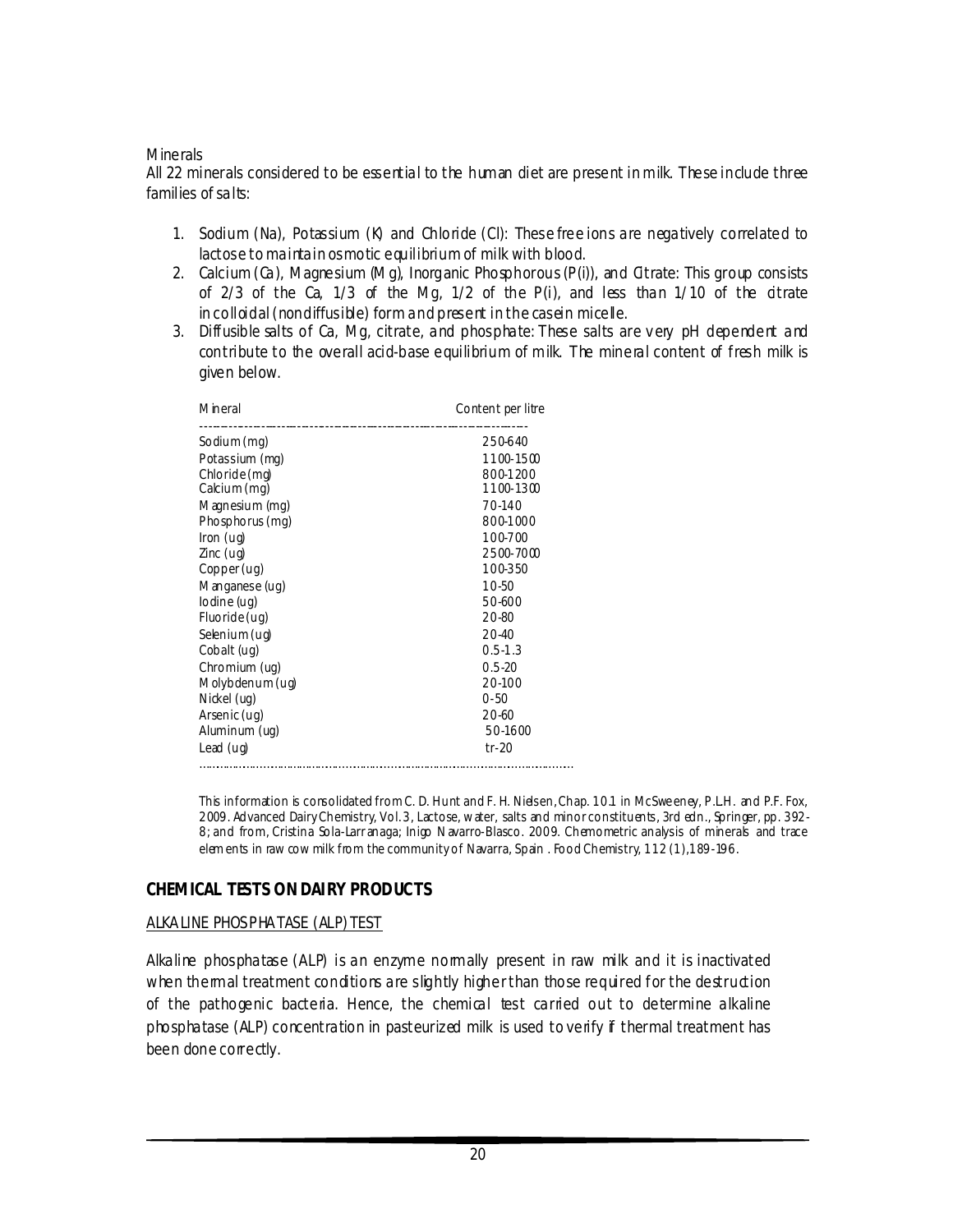# Test principle

The alkaline phosphatase causes the hydroly sis of the Nitrophenylphosphate in a half alkaline and forms a yellow complex whose intensity, measured at 405 nm, is directly proportional to the concentration of ALP in the sample.

# LACTI C ACID TES T

Lactic acid is produced by the fermentation of lactose due principally to the microbial activity. Its concentration is correlated to the total bacterial count; hence, a chemical test aimed to determine the concentration of lactic acid is a useful index of the good state of preservation of food. In addition, thermal treatment for example in UHT milk destroys the bacterial charge but does not modify lactic acid concentration and therefore lactic add value can be used to investigate the "history" of the product. The test can be obne ev en in powdered food as powdered milk, whey and additives after reconstitution with water. This chemical test is used to determine lactic acid concentration in cheese, ricotta, mozzarella, yogurt since its value has to be kept under fixed law limits.

# Test principle

Lactic acid, in presence of the lactate oxidase and the peroxidase, reacts with a phenolic derivative and forms a violet complex whose intensity, measured at 505 nm, or at 545 nm, is directly proportional to the concentration of lactic acid in the sample.

# AMMONIA CONCENTRATION TES T

Ammonia concentration value is an important index of the good quality of milk and it is applicable to all production phases. In fact, ammonia is a metabolite of the microbial activity and grows as bacteria content in milk increases. In addition, ammonia value that is the last product of the amino acid degradation of soft cheese can be considered an index for the freshness of the product during its commercial life and may be an essential instrument to evaluate its shelf life.

# Test principle

The test principle is based on a colorimetric reaction in which the ammonia reacts with a phenolic derivativ e forming a blue/green complex whose intensity, measured at 700 nm, is directly proportional to its concentration in the sample.

# **CHLORDETEST**

Chloride test is used to measure the quantity of salt present in different dairy products as cheese, mozzarella, preserv ation liquid or in liquids used while processing food (for example: pickle).

# Test principle

The chloride ions react with mercury thiocyanate and release thiocy anate ions. The thiocy anate ions react with the Fe(III) giving an orange coloured complex whose intensity, measured at 505 nm, is directly proportional to the concentration of the chlorides in the sample.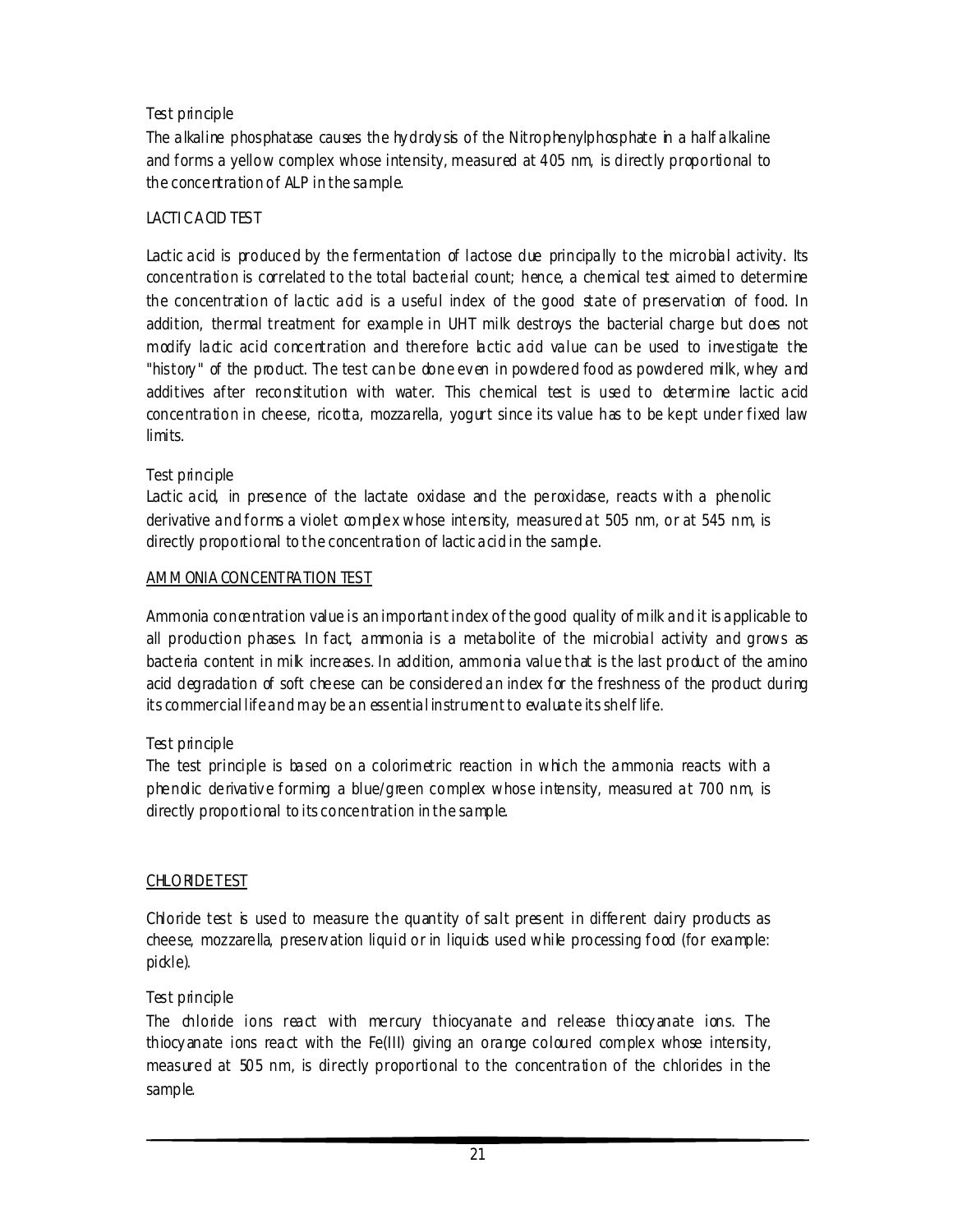# MILK UREA NITROGEN (MUN) TES T

Milk Urea Nitrogen (MUN) content is related to the protein content of animal nourishment and is used to define an adequate diet. The chemical test of urea concentration in raw milk may help to detect fraudulent additions done to increase the protein content of milk.

# Test principle

The urea is transformed into ammonia from the urease. The ammonium ions react with a phenolic derivative and form a blue-green coloured complex whose intensity, measured at 700 nm, is directly proportional to the concentration of urea in the sample.

# HYDROGEN PEROXI DE TES T

Hydrogen peroxide is used as a sanitizer of the machinery used for milk treatment. The presence of hydrogen peroxide inside the machinery may contaminate the milk: the scope of the test is the determination of its presence since it would determine milk contamination. The test is also used to determine an addition of hydrogen peroxide in raw mik, before undertaking pasteurization, to increase its duration.

# Test principle

Hydrogen peroxide, in presence of the peroxidase, reacts with a phenolic derivative and forms a pink complex whose intensity, measured at 505 nm, is directly proportional to the concentration of hydrogen peroxide in the sample.

# PEROXI DASE TEST

Lactoperoxidase (POD) is one of the most abundant enzymes present in milk. Peroxidase is associated to whey proteins of milk. It is inactivated by thermal treatments with high temperatures (70° C for 15 minutes or 80° for 30 seconds) or by any treatment that overcomes the standard conditions required for a normal pasteurization process. Hence, the persistency of lactoperoxidase in pasteurized milk can be used as a good index of product quality; in fact it is possible to apply a mild pasteurization treatment that will not deactivate the enzy me only to raw milk of good microbiologic quality; in this case chemical-physical and nutritional characteristics of milk will be only partially deactivated.

# Test principle

The peroxidase contained in milk, in presence of an indicator and/or hydrogen peroxide, cataly zes the formation of a red colour whose intensity, measured at 505 nm, is directly proportional to the concentration of the peroxidase in the sample.

# **ESTABLI SHMENT AND MAINTENANCE OF A DAIRY ENTERPRISE**

Cows are the core of most dairy farm business. They are the animals that provide the milk that you will be selling off for money, and they are also responsible for reproducing other cows that can grow your business. Obviously, the majority of cows that you will rear in your farm should be females. However, if you also wish to make off money selling cows to slaughterhouses, you might want to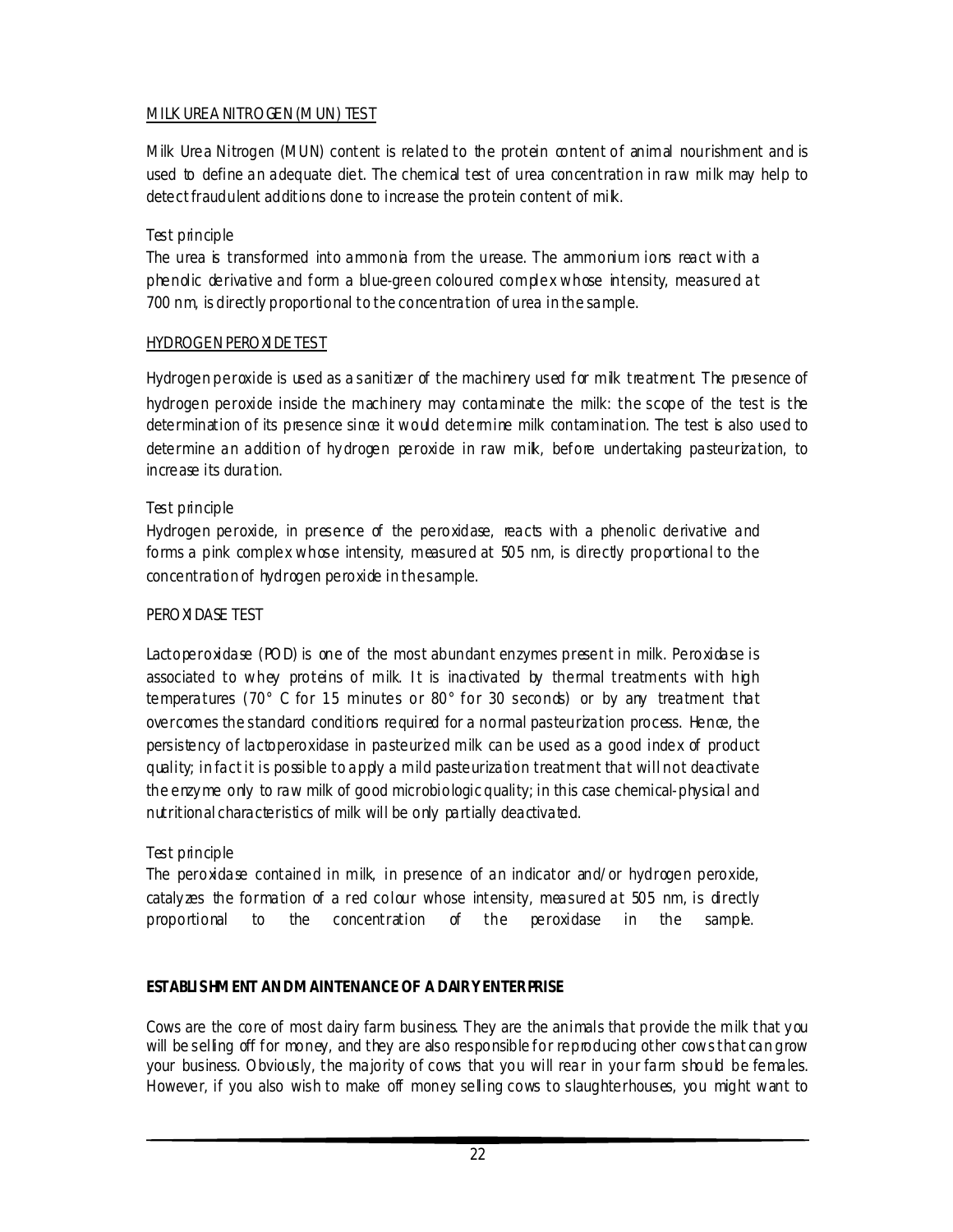retain a male and a few females for breeding. The following are needed in the establishment and proper maintenance of a dairy enterprise:

# **Capital**

Starting your own dairy farm can be a matter of ful-time employment, hobby farming or any thing in between. Whatever your interest, calculating the cost of getting started in dairy farming is crucial. How much money you need to get started may be a big factor in whether you can jump right into the business in full. However the following should be put in consideration when thinking of cost.

- o Take account of what you already have. If you already have pasture land, a barn and adequate fencing, y ou're off to a good start.
- o Decide if you want to purchase a farm or simply lease some land. This is a large portion of the start-up costs for dairy farming.
- o Get an estimate on fencing. In case you don't have enough natural barriers to keep the dairy animals contained, so determine how much it will cost you to add sufficient fencing.
- o Determine whether y ou want any buildings or other structures, such as a barn for storing hay or for milking the animals. You may need a large barn, or you may just need a small covered area to protect y ou and the animal when milking.
- $\circ$  Add to the expected costs the price of purchasing dairy animals, veterinary services, equipment and other supplies. What you need largely depends on how large or small an operation you want to run. For instance, if you're planning to sell milk commercially, you probably need to purchase pasteurization equipment, which can bevery expensive.
- o Consult with a loan agent, if you're seek ing a loan to cover start-up costs, to find out about down payments and loan fees. These administrative costs can quickly add up to significant amounts.
- $\circ$  Calculate the sum of all the associated costs. If the amount is too much for you to afford, start smaller. Go through the steps once more to see if you can find a more affordable solution.

Capital requirements are a common obstade for dairy startup candidates. Unlike beef cattle operations, dairy cattle operations have substantial equipment requirements as well as bam and acreage demands. You can reduce the upfront capital investment by purchasing silage, hay and corn from other operations, but there is no getting around an initial investment in milk ing parlors (or pipelines), milk tanks, barn cleaners and other physical assets.

The size and scope of your herd is another critical consideration. If possible, you'll want a mix of milk cows and heifers to ensure seamless operations. Each year, a percentage of the cows in your herd will need to be culled for productivity and replaced by heifers that have recently delivered calves -the herd's next generation of producers.

Unless you have abundant financial backing, the best entry strategy is to start small and build your way into a full-time operation. Many aspiring dairy farmers hone their skills and build a herd while working for another farmer, with the understanding that the goal is for the work er to lease a working dairy facility and launch his own operation in a specified period of time.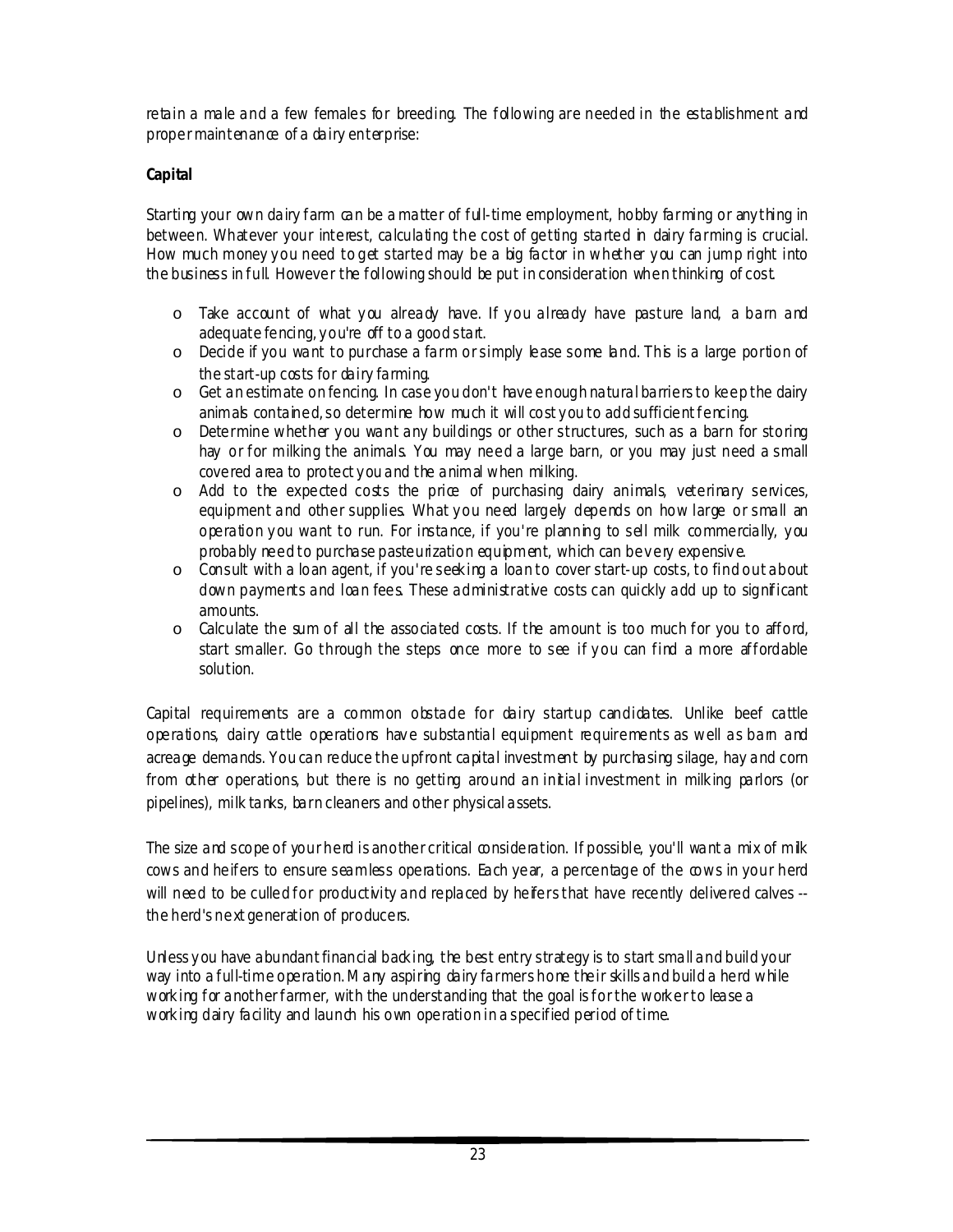# **Equipment**

Dairy farms are one of the more expensiv e businesses to operate and start. You need to have some elaborate equipment in order to pull the business off properly. Some of the more important dairy farm equipment includes:

- o **Tractor** This is important equipment for pulling machinery around. Most of the other equipment cannot be operated without this.
- o **Hay baler** Responsible for producing bale that is then fed to the cows. Each round bale produced by this machine is enough to feed 25 cows a day.
- o **Combine** The machine used to harvest crops for feeding to the cows, or for selling off. If y ou plan to grow your own cow feeds, you would need this definitely.
- o **Storage buildings** These buildings are useful for storing the feeds and the plants that y ou grow in y our farm. There are also specialized buildings that are designed to store cow's manure, as they are good fertilizers for the crops.
- o **Milking equipment** This will help make your life easier. Having automated milking equipment in your dairy farm will help cut the time required for you to produce milk from your cows, rather than doing it by hand.

### **Cattle Fences**

Farmers have considerable investments of time and money invested in their farm operation. Many small farmers work all the hours that they can and generally involv e their partner/spouse and children in the operation of their farming venture.

But a failure to put up the best fencing for their farm can hav e disastrous consequences insofar as they run the risk of losing liv estock or hens to predators and hav ing to constantly repair, mend and maintain their existing fences.

# **Types of Fences**

Here are 4 ty pes of fences that are commonly used and which have specific purposes that you should consider to safequard your investment and live lihood.

# 1. **Post and Rail Fencing**

Post and rail fencing is very common and a popular choice and will generally comprise a timber post and rail fence with 3 horizontal rails. Generally the timber will be pressure treated and if you are near a busy road you may consider concrete post and rails fencing to ensure that cattle or horses do not break out and cause accidents with motorists with disastrous insurance consequences for you.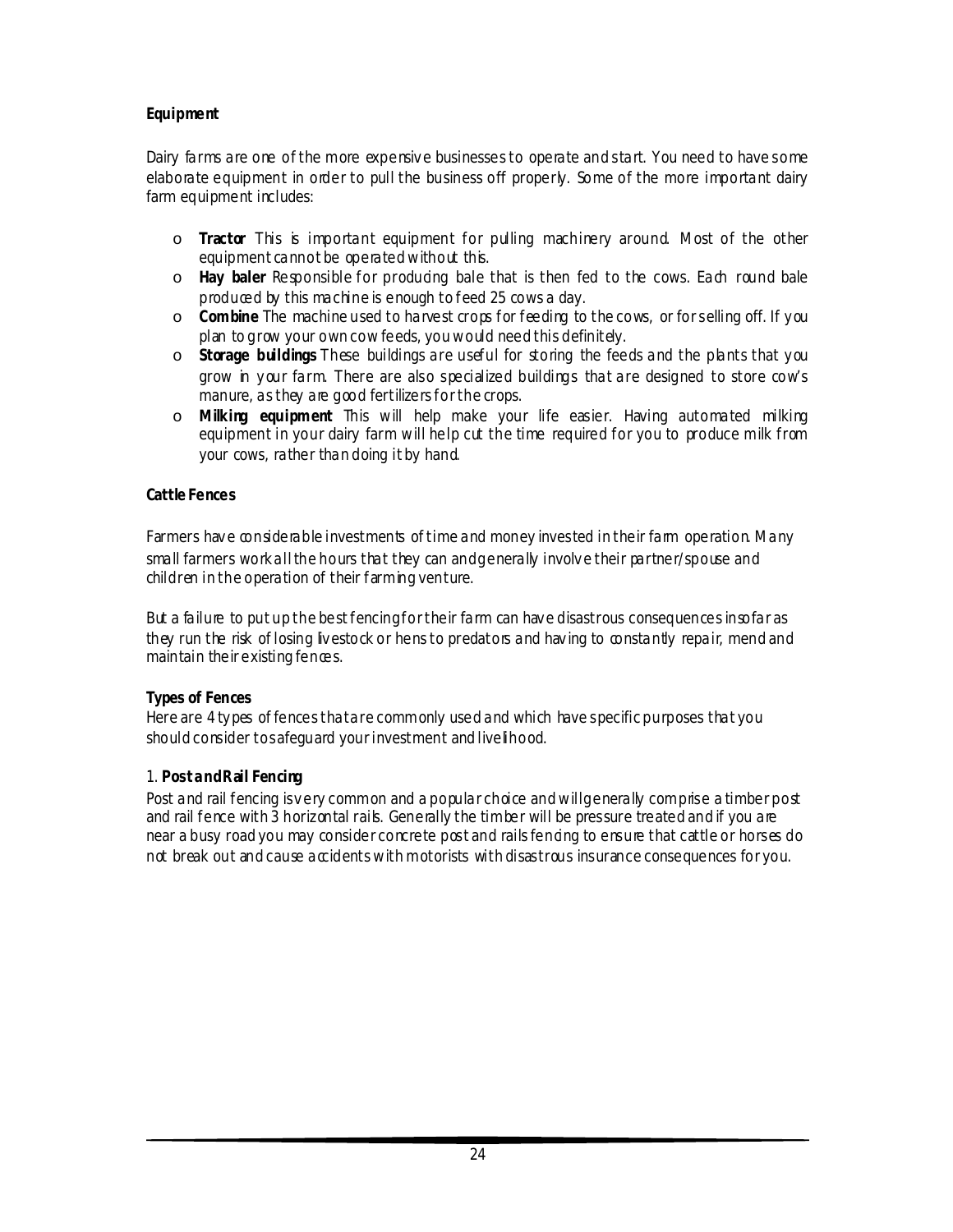

### **Plate 9: F encing of cattle paddocks**

#### 2. **Bar bed Wire Fencing**

This type of fence is illegal in some districts but is incredibly effective but not ideal for all situations as it can be difficult to work with and cause injury to animals, particularly new born foals or calves.

#### 3. **Electric Net Fence**

Electric net fencing is very useful to smart pasture management and can be moved around easily as the occasion warrants it; very useful for fencing cattle, goats, poultry and sheep. Electric net fencing has the advantages of being easy enough to set up and will keep out raccoons, deer and other predators. It is also very v ersatile and portable. However it needs maintenance as it tends to sag and falling tree branches can cause it to fail and y ou will need to monitor the energizer and ground rods.

#### 4. **W oven Wire Fencing**

Woven wire fencing is a popular choice among small farmers; it is easy to set up and unlik e electric fencing does not require a power source.

#### **Cattle Bar n**

There are many different designs of cattle barns available .Some plans are designed to work for dairy farm operations. Others are useful for the calving process of a beef cattle operation. In some cases, the barns are built for only seasonal housing of lives took; others are built for year-round use.

#### **Planning a Cattle Bar n**

1. Determine the design and lay out of the cattle barn. Dairy barns are often built as housing for the cattle year-round and also contain a milk ing parlor and other equipment associated with a dairy operation.

2. Beef cattle are usually allowed to graze on pastureland much of the year. A barn may be built for use as shelter during the calving season or as a loafing shed used to when calves are fed to slaughter weight.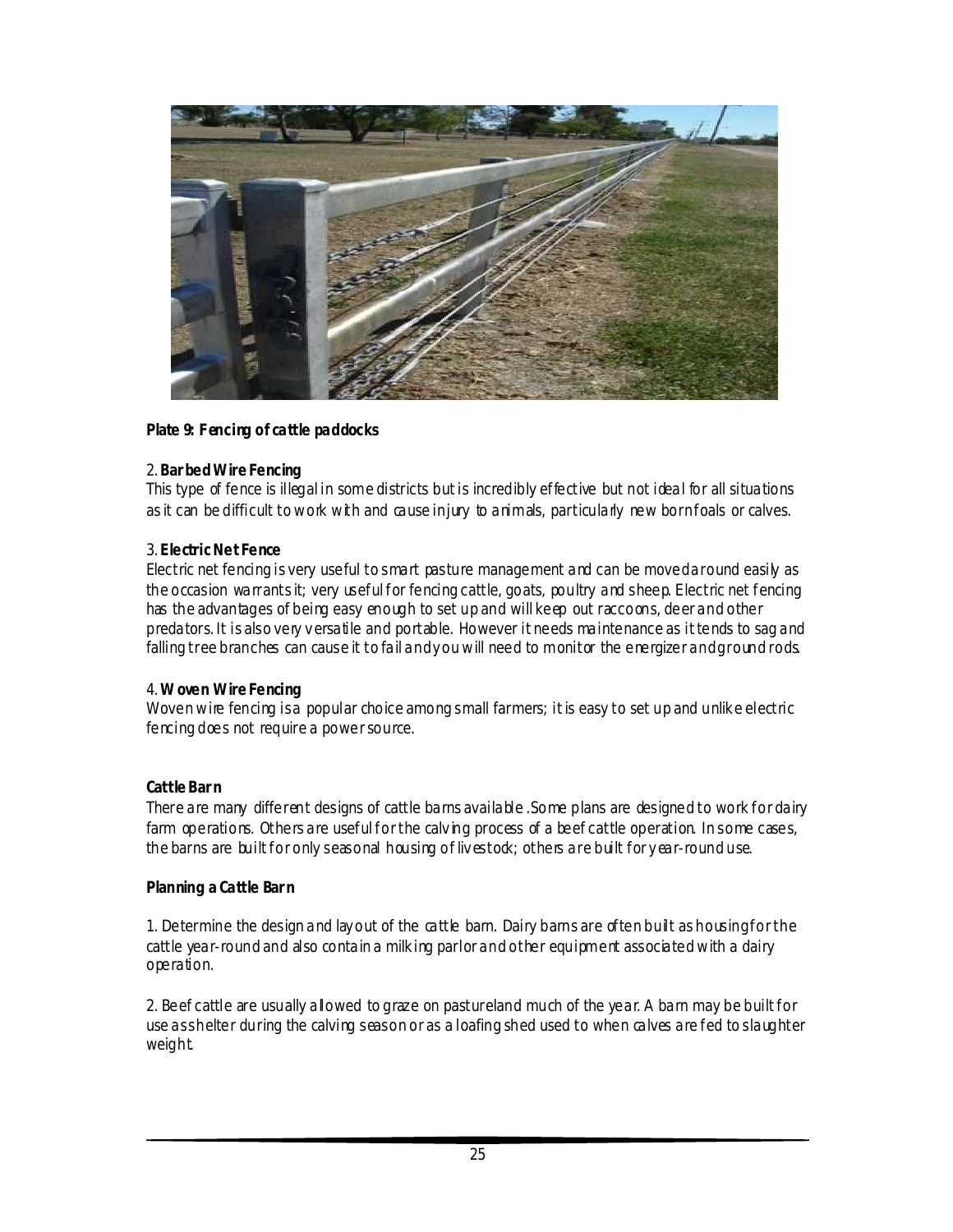3. Determine the size of the barn. Make sure the building offers enough space to house the cattle as needed for whatever time necessary. The barns may be open on the interior or divided into stalls or pens as needed.

4. Determine the construction method. Pole construction methods are commonly used for barns. Poles, set in the ground, serve as the framework of the barn. Other building methods for barns indude concrete blocks and wood frame construction.

### **Building a Cattle Bar n**

1. Prepare the building site by lev eling the ground and remov ing all obstructions. Any water lines to the barn should be dug in before construction starts.

2. Set the posts for a pole barn or pour a foundation for a cement block or wood frame barn. This serves as the base for the barn. Use pressure-treated lumber for any components of the barn that will come in contact with the livestock manure.

3. Complete the exterior of the barn by adding wall components and the roof. Use construction techniques consistent with the type of construction being used on the barn. Add insulation to the roof and walls of the barn. Even if the barn is not heated, insulation will help moderate temperatures during adverse weather.

4.Add any interior walls or pens to the barn. These components complete the design of the plan for the barn. Install electric lights and outlets as desired. Keep outlets high enough to be out of the reach of the livestock housed in the barn. Add other items such as feeders or water tanks as needed to the barn. Add any doors or ventilation systems necessary to complete the barn.

# **Training**

For new comers in dairy farming, training is essential component, it is very essential to go for training prior to starting this enterprise. As it is practical aspect and you have to manage all living animals with maintaining their productivity. Nowadays, very few personal are running their dairy farm, in scientific way to enhance the productivity of animals. It is however better to undergo training.

# **Cow F eeds**

One of the primary keys to a successful dairy operation is a good nutrition program. Not only is nutrition one of the highest input costs (about 50% of the total costs), but it also controls the results of milk production, reproduction and health.

When you rear animals, you should also feed them. Cows feed on a number of plants: grass, corn or grain, among others. You can buy these feeds or, better yet, you can choose to grow them right next to y our dairy farm. You can save up that way, and you can also mak e another business: selling off the feeds that you have extra from feeding your cows. You can also grow corn for your own consumption.

It is also possible to influence the milk composition through the feeding. As the cow normally experiences a shortage of nutrients in early lactation, it is of importance to feed the cow a well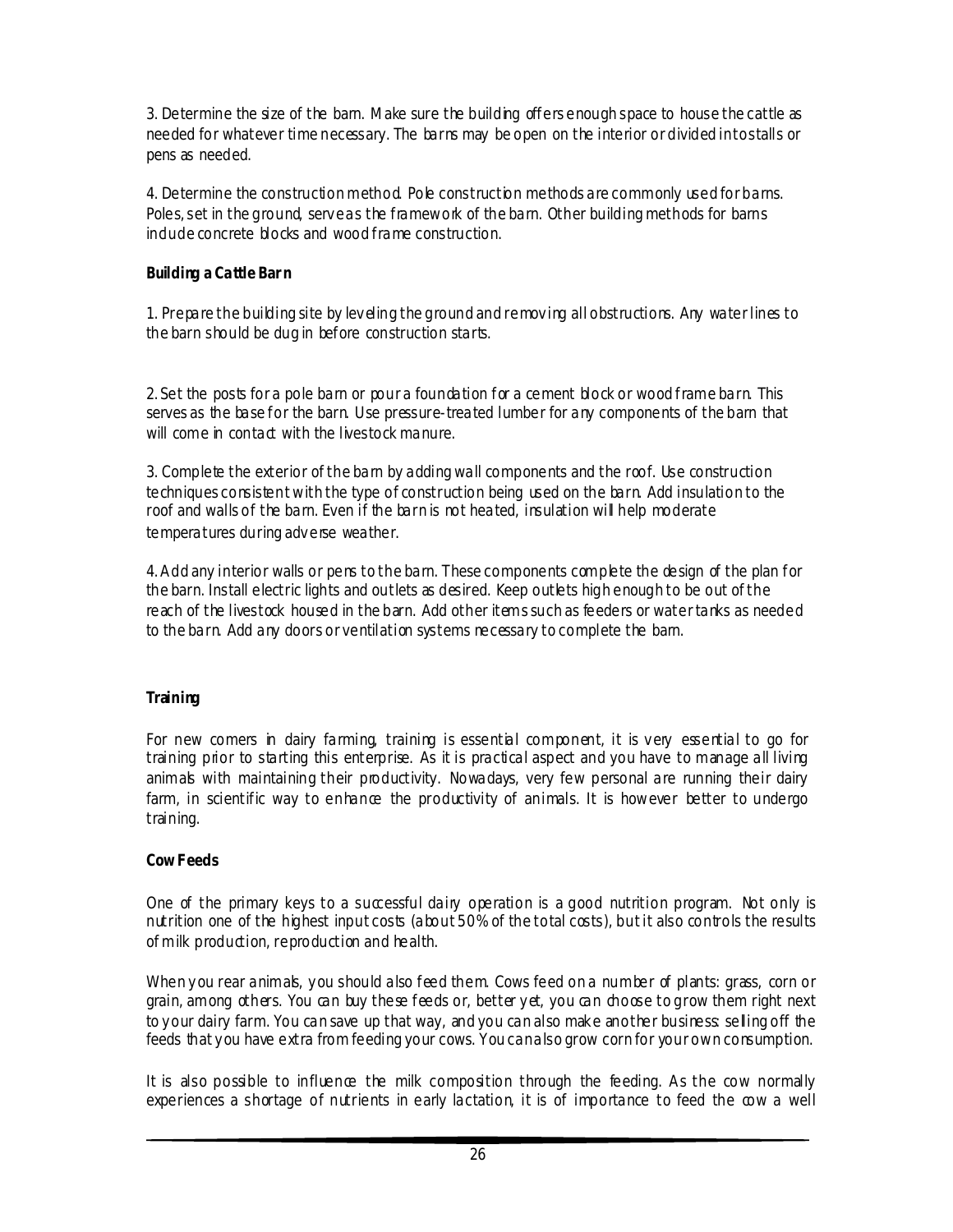balanced diet in order to maximise the dry matter intake. An unbalanced diet increases the risk for metabolic disturbances and weight loss, which have a negative effect on the milk yield. Healthy cows will also mak e the transition from dry to peak easier.

# **Dairy farms**

Dairy farms are farms where cows are raised to make milk and milk products like cheese, ice cream and butter. When establishing a dairy farm, constructions should be made in such a way to allow the following:

1. Cleaning and sanitizing to get rid of germs of the hoses, connections, and pipes that the mik flows through.

2. Feeding the cows.

3. Milking the cows. Once the machines are turned on, the milk goes through tubes until it reaches a big milk jar. I t is check ed to be sure the milk is good and then it goes into the bulk tank where it waits for the milk truck to come and haul it away. The milk truck will tak e the milk to a dairy, where it will be pasteurized and homogenized for health safety.

4*.* The big bottle is checked all the time to make sure that the milk doesn't have anything bad in it. It goes into a big tank where a tube of milk is taken out by the milk hauler so that they can test it when they get to the dairy.

The farmer's may also included:

1. Taking the cows out to the exercise yard in warmer weather and then cleaning their stalls. In colder months, the cows stay in and they have to clean the stalls around the cows.

2. Taking care of the animals: check ing bruises, wounds, hooves--just seeing that the cow is healthy.

3. Feeding and taking care of the young calves. [Bottle feeding for the new ones, a bucket of milk for the older ones.]

4. Tak ing care of the crops when the weather is warmer. [S owing, growing, harvesting]. Checking out the feed that is stored in silos and grain bins; doing maintenance on equipment. To lower food costs, the dairy farmer grows part of the food for the cows.

5. Sanitizing the hoses, connections, and pipes again.

6.Milking the cows again around 4:00 p. m.

7. Checking milk to be sure that the butterfat content is right and that there isn't any thing wrong with the milk so that the hauler can come to get it.

8. Feeding cows.